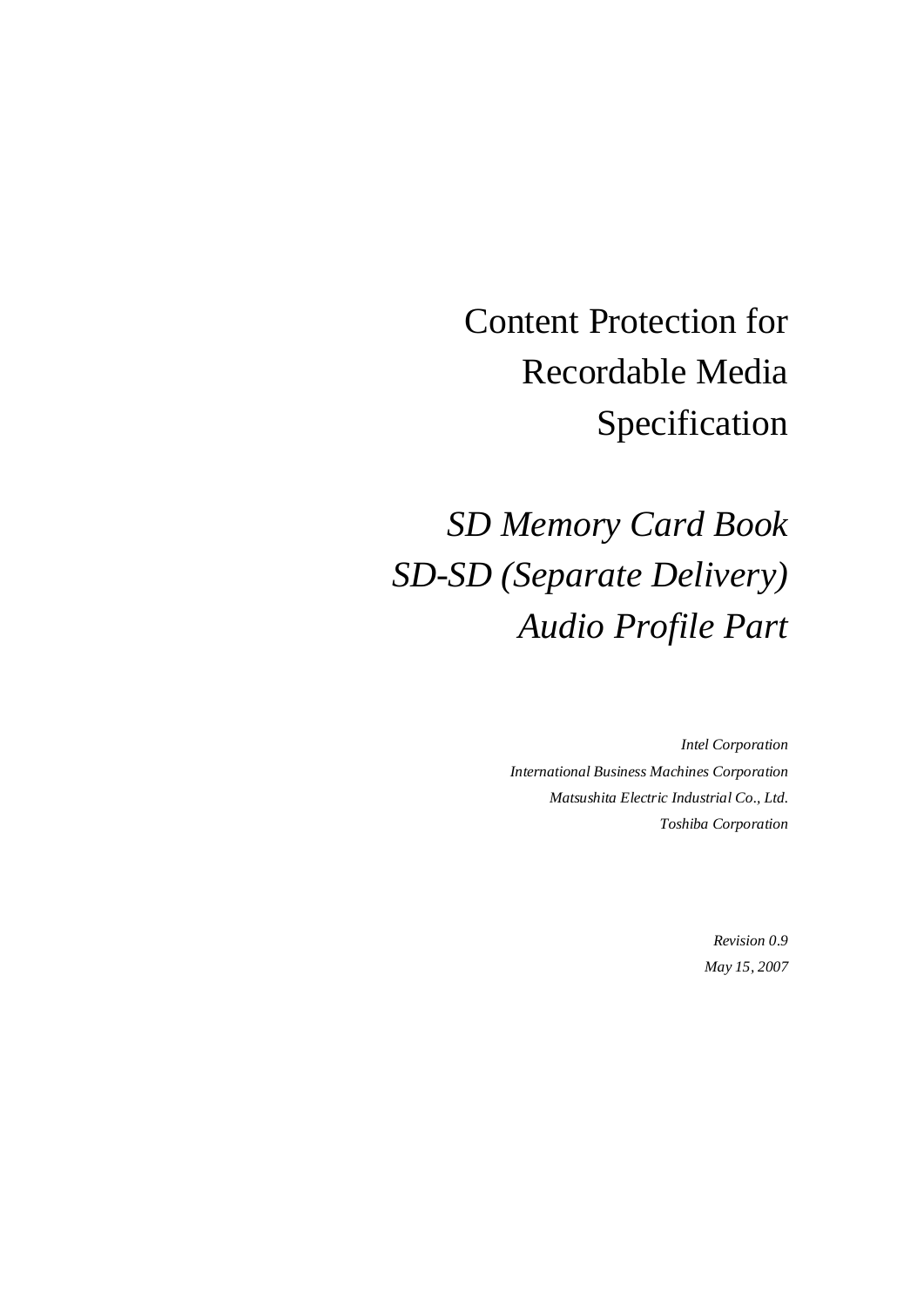This page is intentionally left blank.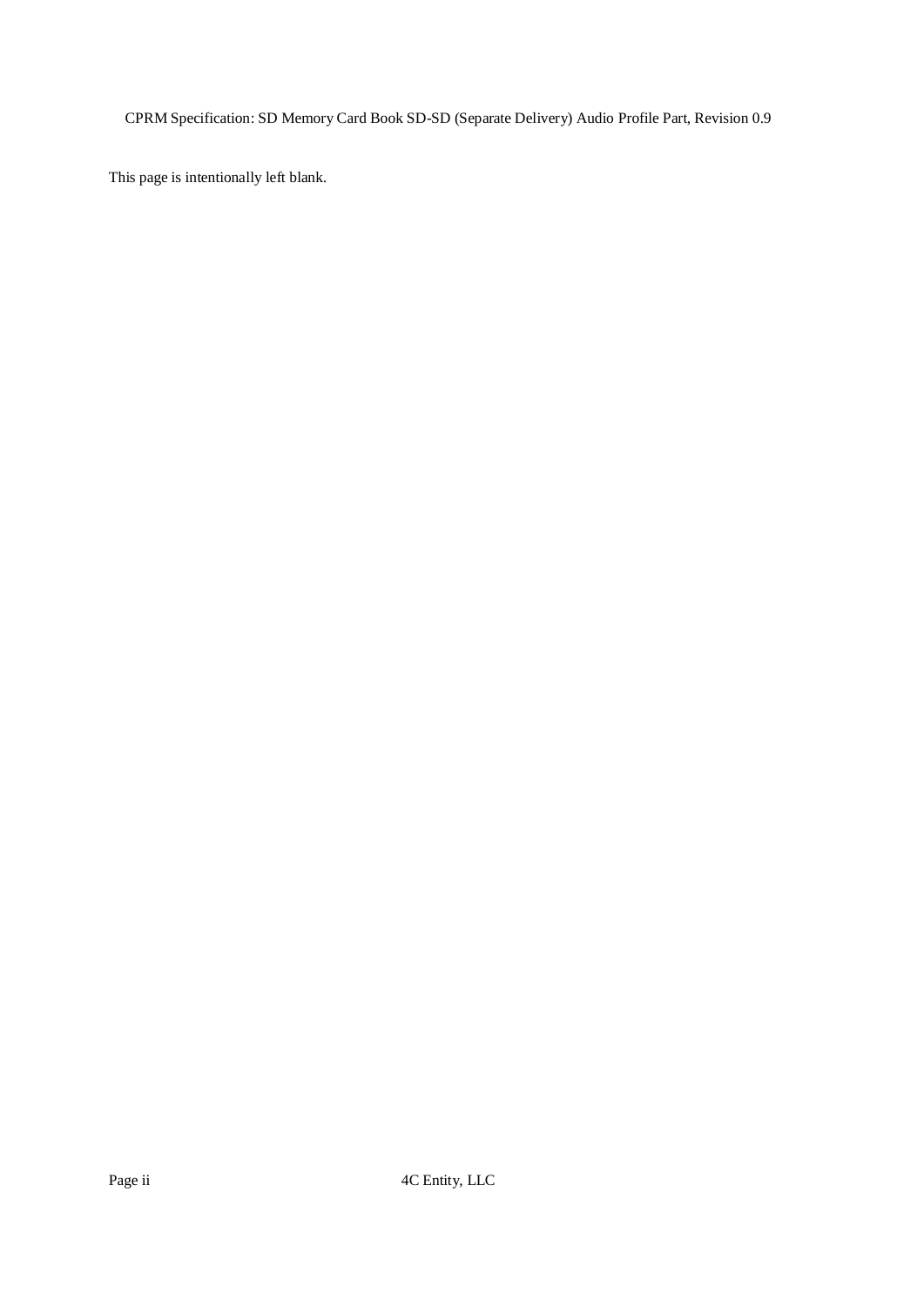## **Preface**

## **Notice**

THIS DOCUMENT IS PROVIDED "AS IS" WITH NO WARRANTIES WHATSOEVER, INCLUDING ANY WARRANTY OF MERCHANTABILITY, NONINFRINGEMENT, FITNESS FOR ANY PARTICULAR PURPOSE, OR ANY WARRANTY OTHERWISE ARISING OUT OF ANY PROPOSAL, SPECIFICATION OR SAMPLE. IBM, Intel, MEI, and Toshiba disclaim all liability, including liability for infringement of any proprietary rights, relating to use of information in this specification. No license, express or implied, by estoppel or otherwise, to any intellectual property rights are granted herein.

This document is an intermediate draft and is subject to change without notice. Adopters and other users of this specification are cautioned that products based on it may not be interoperable with the final version or subsequent versions thereof.

Copyright © 1999-2007 by International Business Machines Corporation, Intel Corporation, Matsushita Electric Industrial Co., Ltd., and Toshiba Corporation. Third-party brands and names are the property of their respective owners.

## **Intellectual Property**

Implementation of this specification requires a license from the 4C Entity, LLC.

## **Contact Information**

Please address inquiries, feedback, and licensing requests to the 4C Entity, LLC:

- · Licensing inquiries and requests should be addressed to cprm-licensing@4Centity.com.
- Feedback on this specification should be addressed to cprm-comment  $@$  4 Centity.com.

The URL for the 4C Entity, LLC web site is http://www.4Centity.com.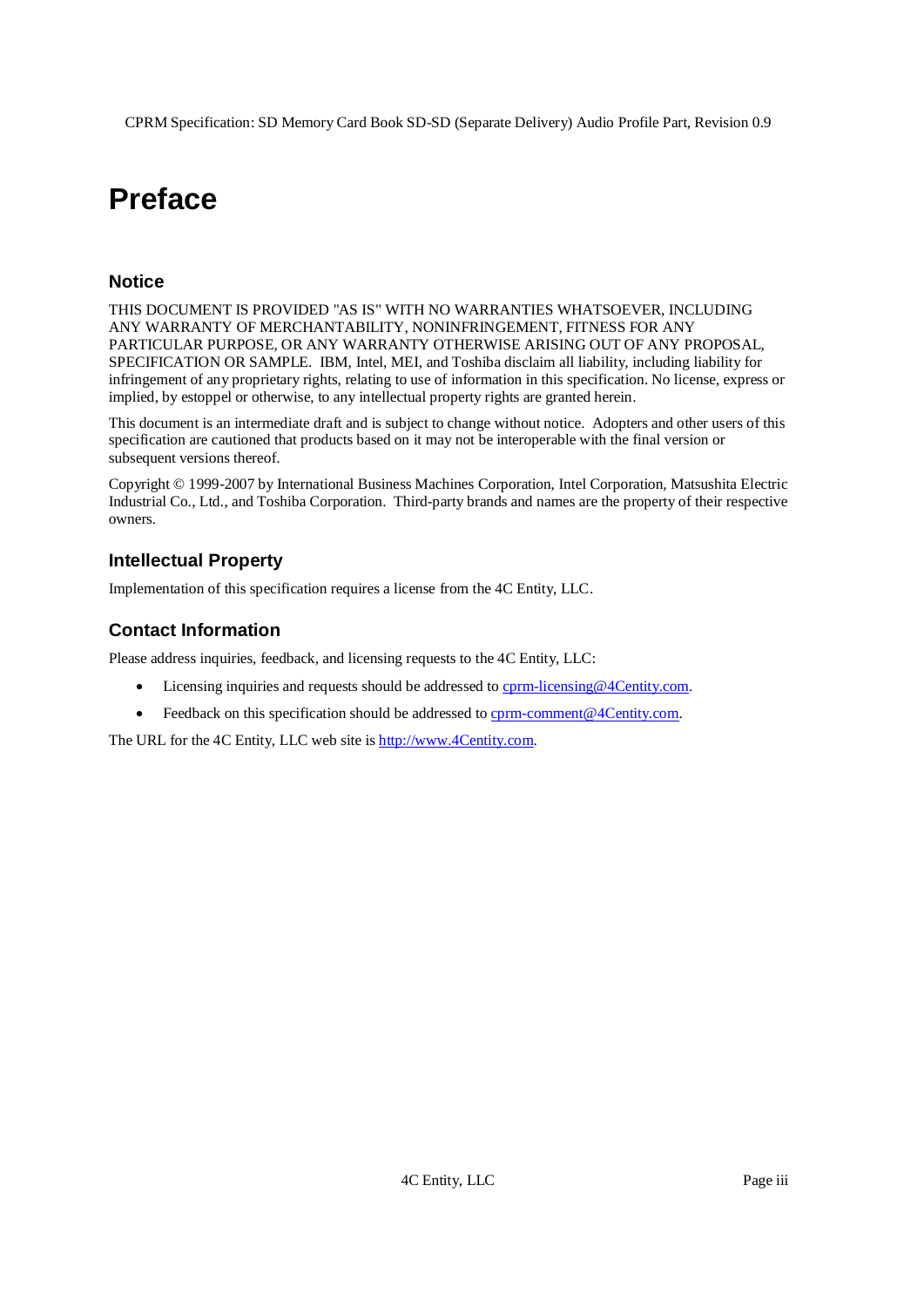This page is intentionally left blank.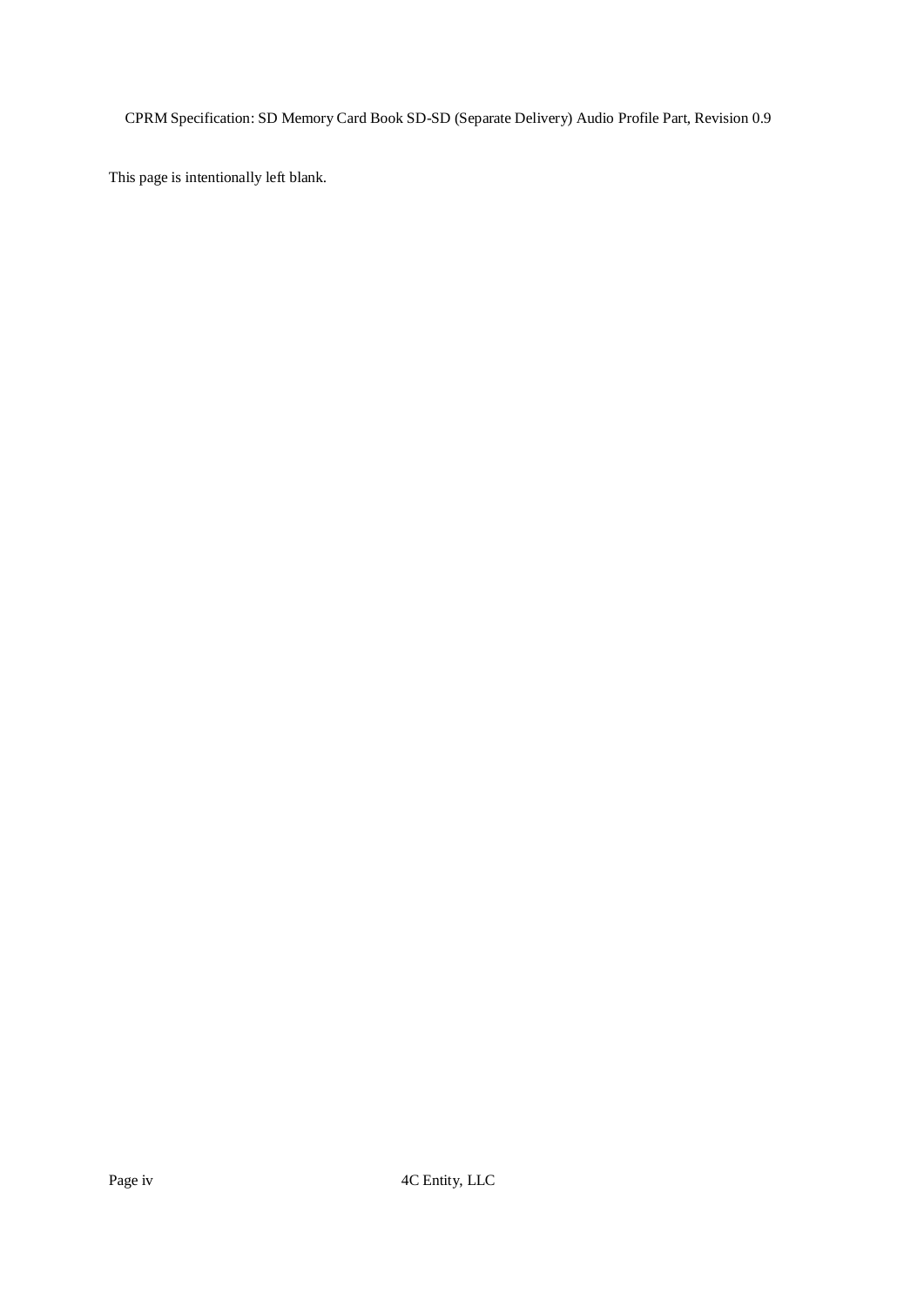## **Table of Contents**

| 1.   |                                            |  |
|------|--------------------------------------------|--|
| 1.1. |                                            |  |
| 1.2. |                                            |  |
| 1.3. |                                            |  |
| 1.4. |                                            |  |
| 2.   |                                            |  |
|      |                                            |  |
|      |                                            |  |
| 3.   | CPRM FOR SD-SD (SEPARATE DELIVERY) AUDIO 5 |  |
| 3.1. |                                            |  |
| 3.2. |                                            |  |
| 3.3. |                                            |  |
| 3.4. |                                            |  |
|      | 3.4.1.                                     |  |
|      | 3.4.2.                                     |  |
| 3.5. |                                            |  |
|      | 3.5.1.                                     |  |
|      |                                            |  |
|      | 3.5.2.<br>3.5.3.                           |  |
| 3.6. |                                            |  |
|      | 3.6.1.                                     |  |
|      | 3.6.2.                                     |  |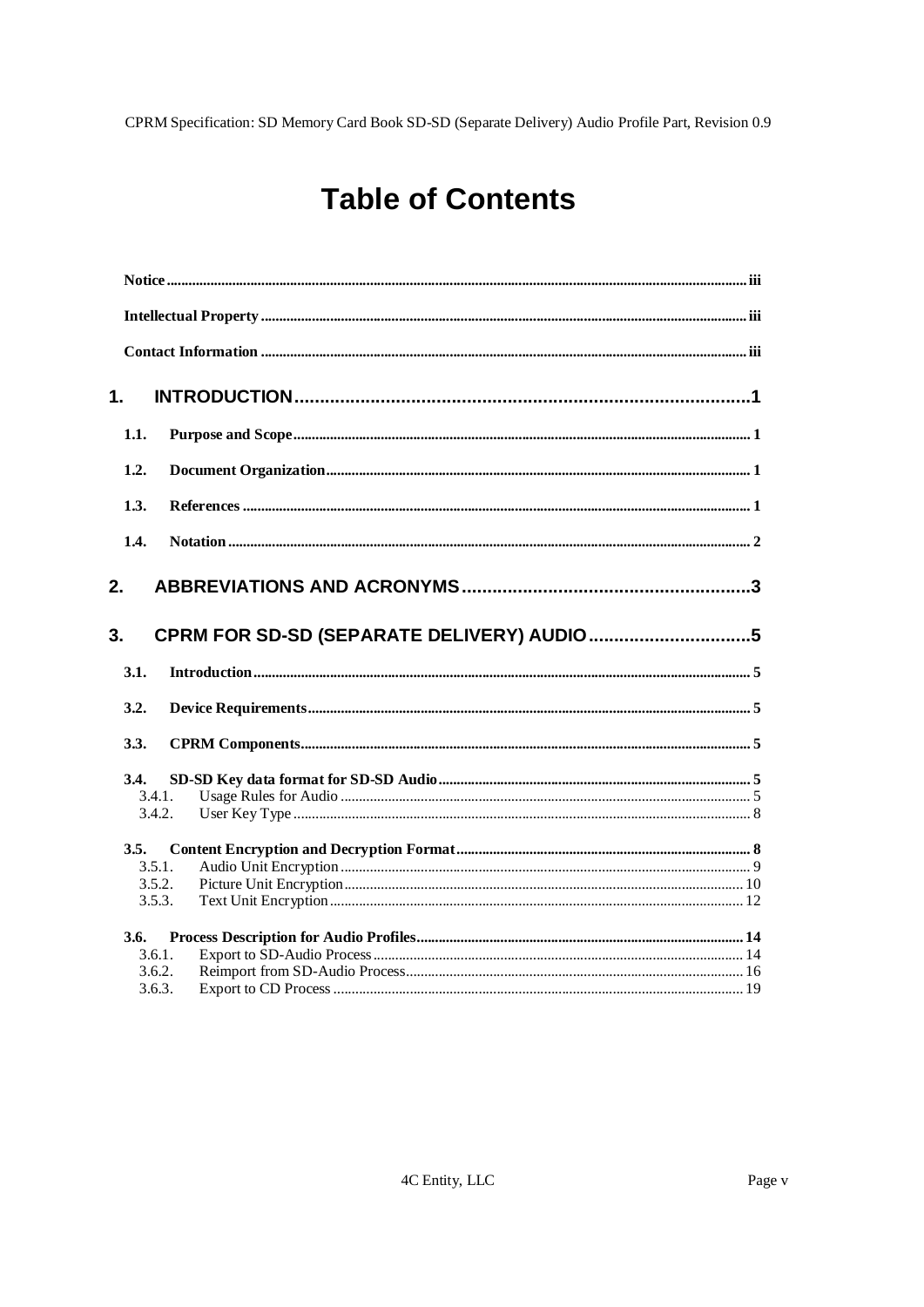## **List of Figures**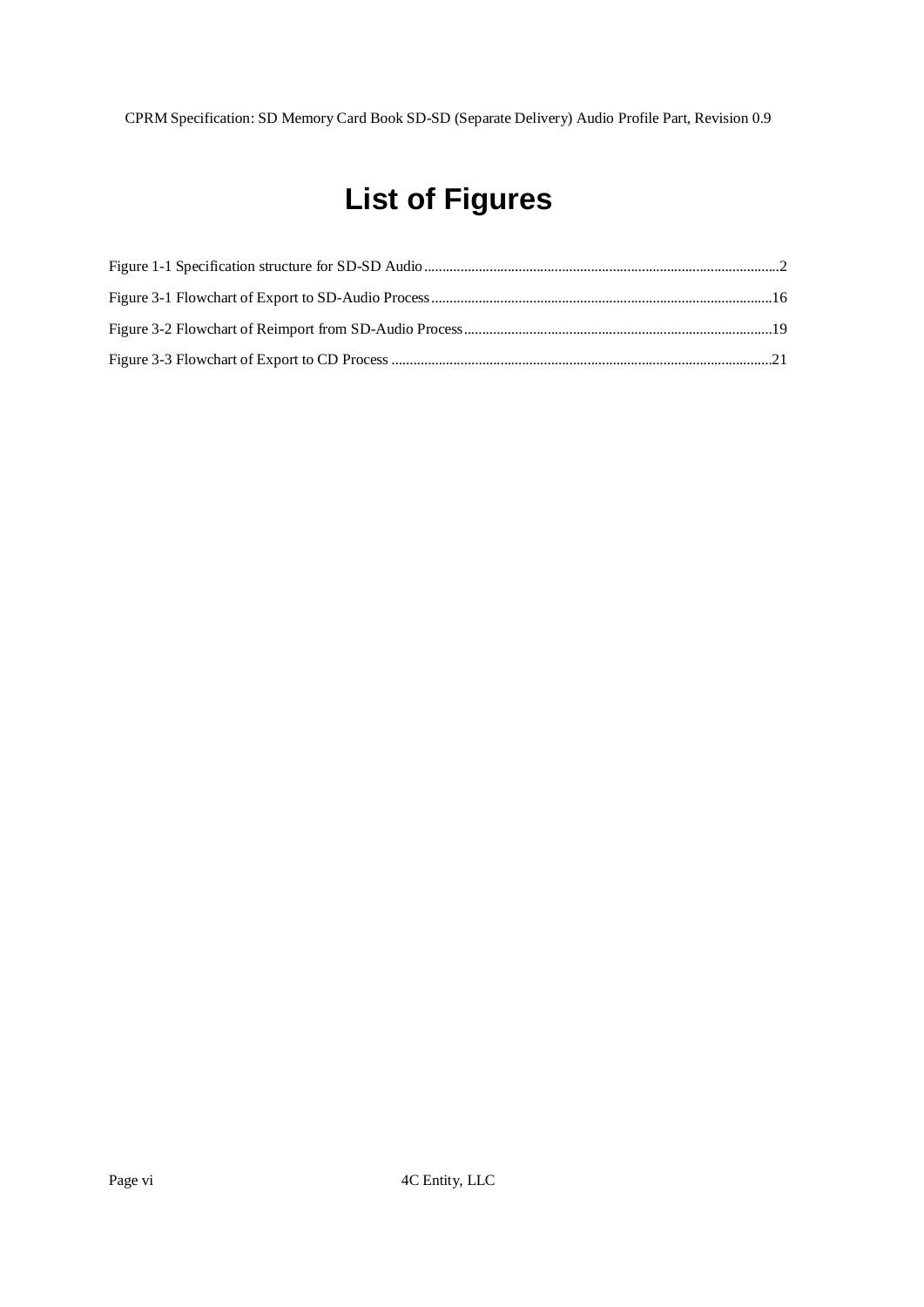This page is intentionally left blank.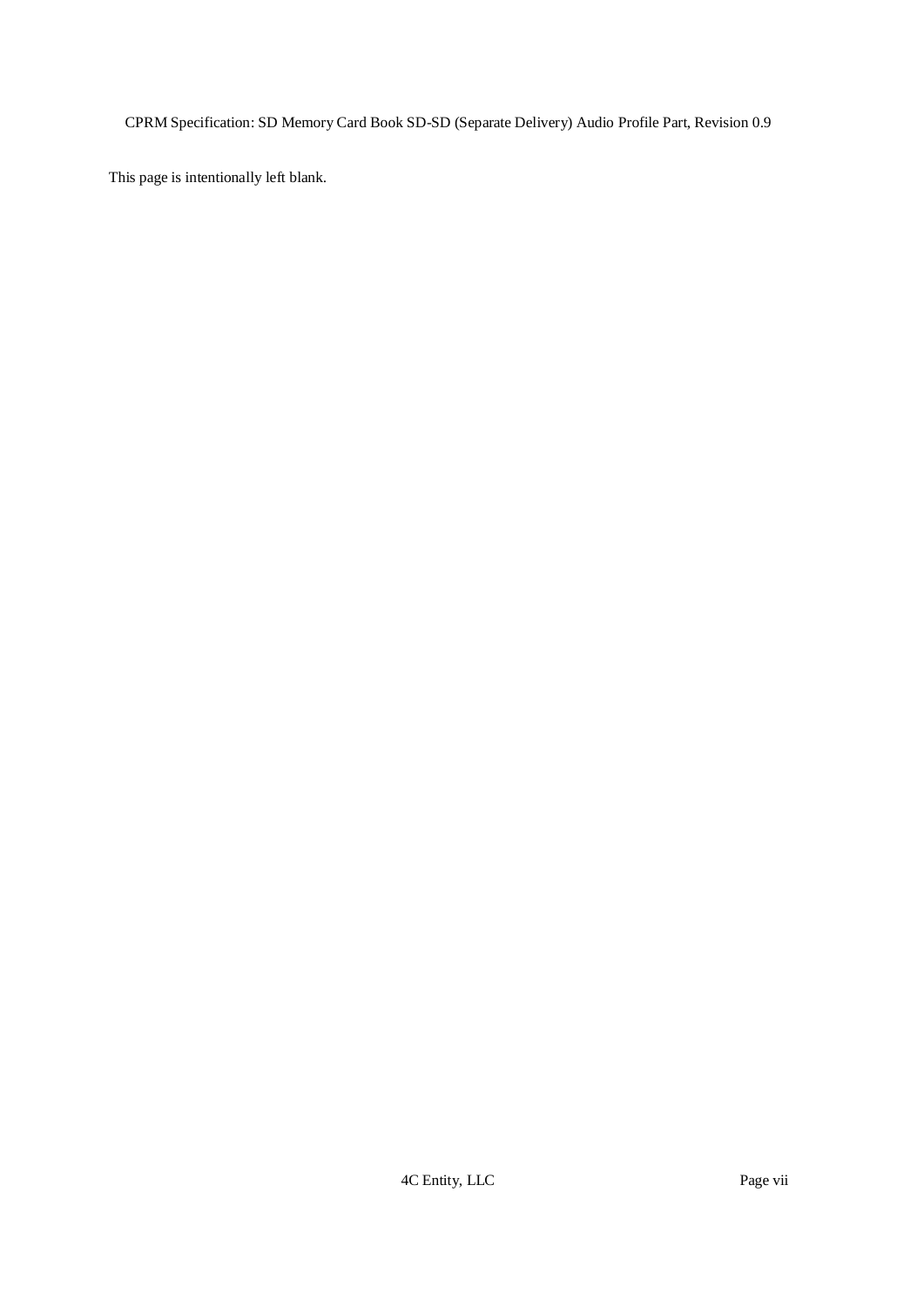## **List of Tables**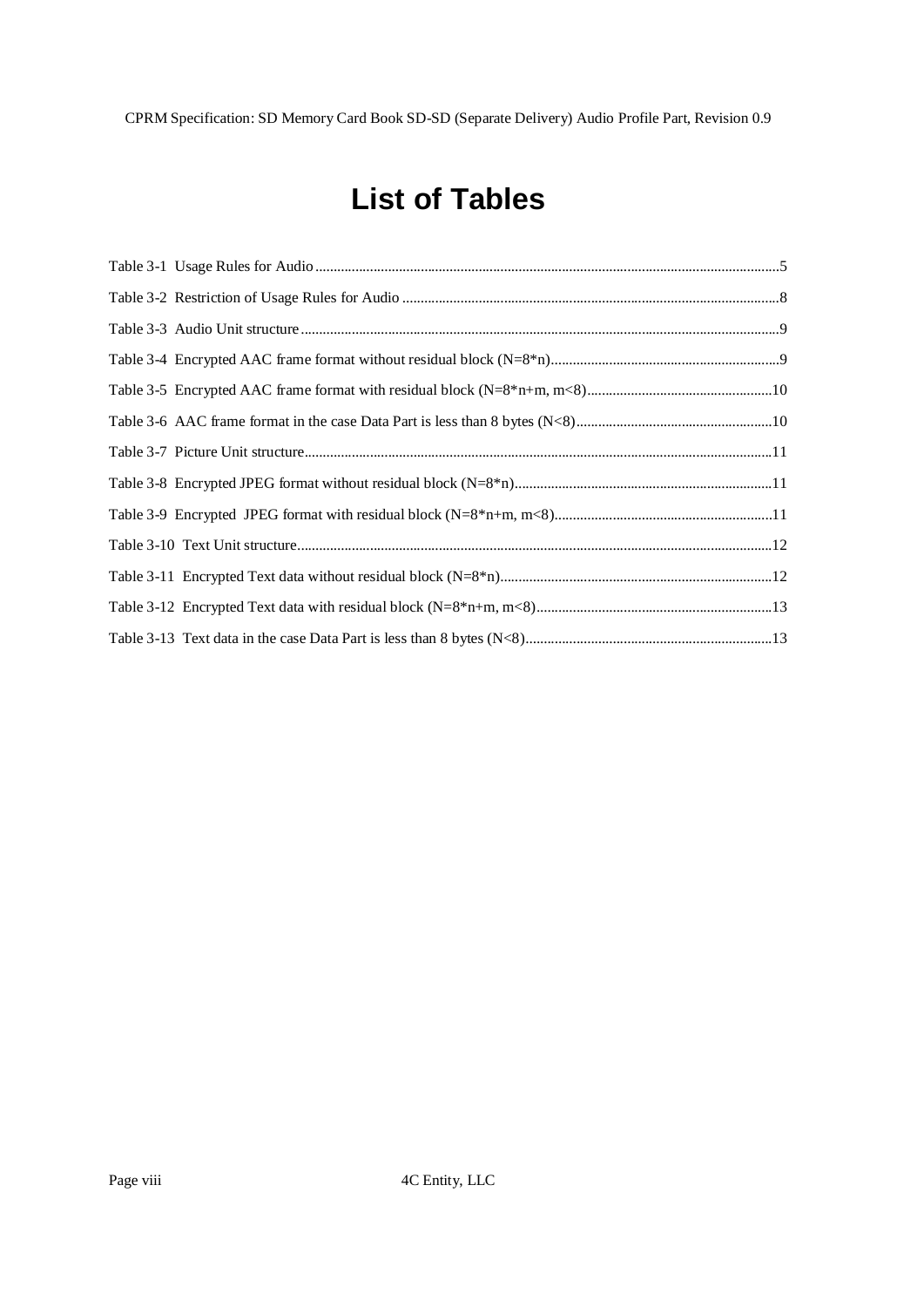This page is intentionally left blank.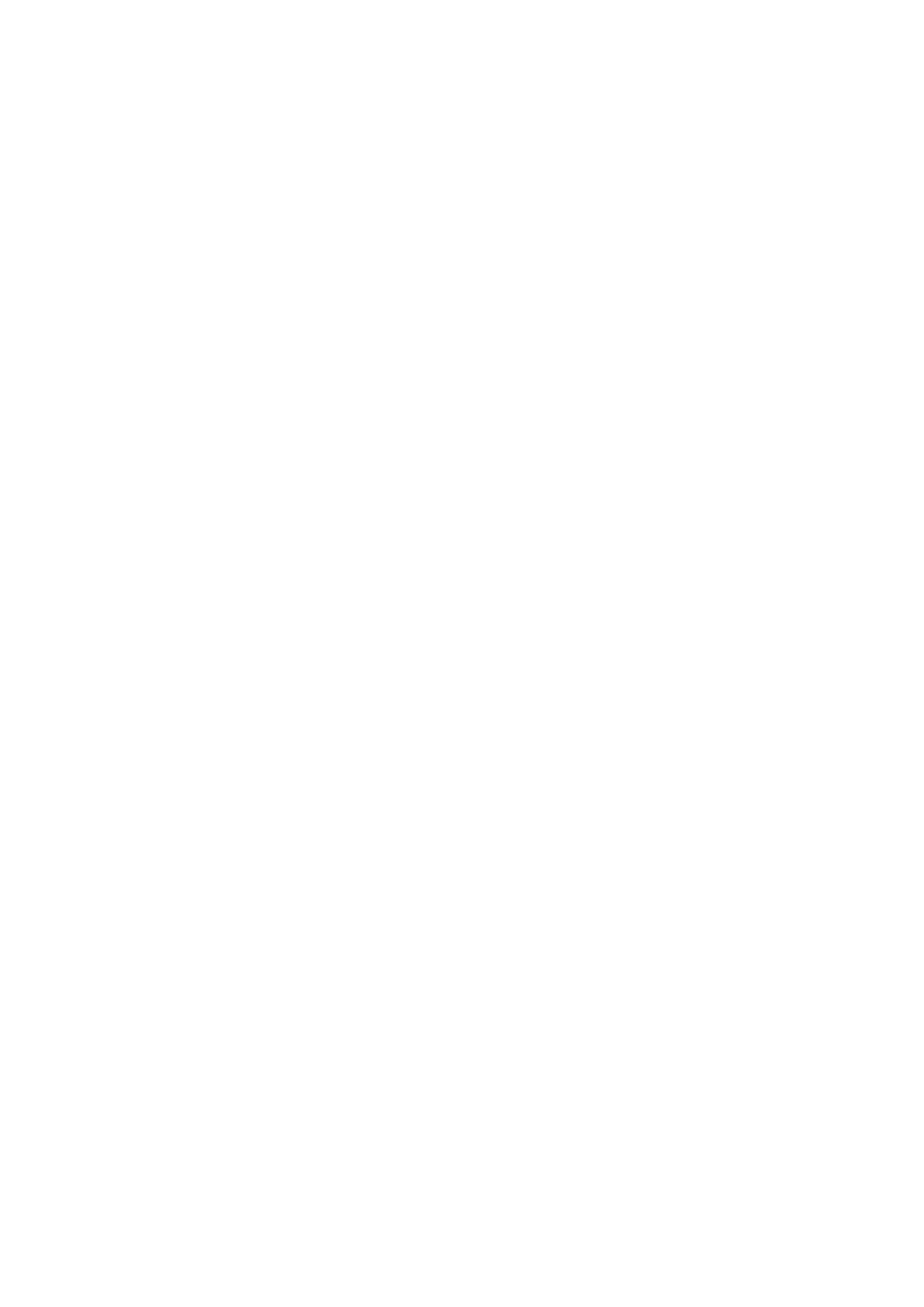## **Chapter 1 Introduction**

## **1. Introduction**

### **1.1. Purpose and Scope**

The *Content Protection for Recordable Media Specification* (CPRM) defines a robust and renewable method for protecting content stored on a number of physical media types. The specification is comprised of several "books." The *Introduction and Common Cryptographic Elements* book provides a brief overview of CPRM, and defines cryptographic procedures that are common among its different uses. The *SD Memory Card Book* specifies additional details for using CPRM technology to protect content stored on the SD Memory Card, and on other implementations of protected storage with an interface and security system equivalent to that of the SD Memory Card. Note that such other implementations must not provide any external interface to the memory other than one that adheres to the protocols described in this specification.

The *SD Memory Card Book* consists of the following parts, under the general title *CPRM Specification SD Memory Card Book:*

- *Common Part*
- *SD Application Specific Parts (e.g. SD-Audio, SD-Sound, SD-ePublish, SD-Image, SD-Video, SD-Binding, SD-SD)*

This document is the *SD-SD (Separate Delivery) Part* of the *SD Memory Card Book,* and describes details of CPRM that are specific to the SD-SD Audio format.

The use of this specification and access to the intellectual property and cryptographic materials required to implement it will be the subject of a license. A license authority referred to as the 4C Entity, LLC is responsible for establishing and administering the content protection system based in part on this specification.

## **1.2. Document Organization**

This specification is organized as follows:

- Chapter 1 provides an introduction.
- · Chapter 2 lists abbreviations and acronyms used in this document.
- · Chapter 3 describes the use of CPRM to protect SD-SD Audio content

#### **1.3. References**

This specification shall be used in conjunction with the following documents. When the documents are superceded by an approved revision, the revision shall apply.

4C Entity, LLC, *CPRM license agreement*

4C Entity, LLC, *CPRM Specification: Introduction and Common Cryptographic Elements, Revision 1.0*

4C Entity, LLC, *CPRM Specification: SD Memory Card Book Common Part, Revision 0.96*

4C Entity, LLC, *CPRM Specification: SD Memory Card Book Audio Part, Revision 0.96*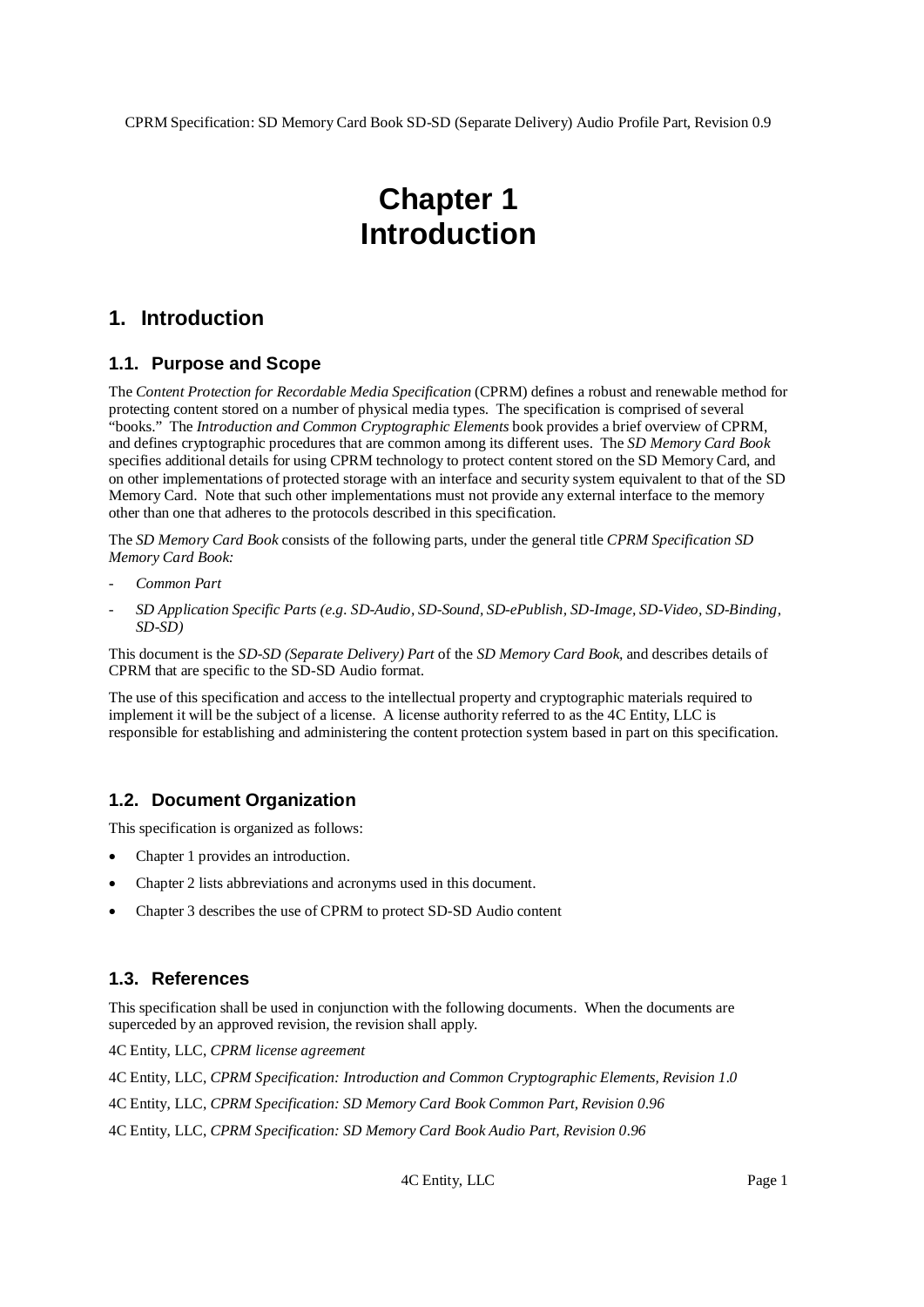4C Entity, LLC, *CPRM Specification: SD Memory Card Book SD-SD (Separate Delivery) Part, Revision 0.90* 4C Entity, LLC, *Content Protection System Architecture White Paper, Revision 0.81*

SD Association, *SD Memory Card Specifications, Part 3: Security Specification, Version 1.01*

SD Association, *SD Memory Card Specifications, Part 15: SD-SD (Separate Delivery) Specification, Version 1.0*

SD Association, *SD Memory Card Specifications, Part 15: Audio Profile Specifications, Addendum to Separate Delivery Specification, Version 1.0* 

*CPRM Specification SD Memory Card Book Common Part* describes the general CPRM technology for SD Memory Card and all SD applications. *CPRM Specification: SD Memory Card Book SD-SD (Separate Delivery) Part* describes how to handle an SD-SD Key. This book describes how to protect SD-SD Audio content using SD-SD Keys. Export to SD-Audio process in this book requires *CPRM Specification: SD Memory Card Book Audio Part*. For your information, Figure 1-1 is the specifications structure.



**Figure 1-1 Specification structure for SD-SD Audio**

### **1.4. Notation**

Except where specifically noted otherwise, this document uses the same notations and conventions for numerical values, operations, and bit/byte ordering as described in the *Introduction and Common Cryptographic Elements* book of this specification.

In addition, this specification uses two other representations for numerical values. Binary numbers are represented as a string of binary (0, 1) digits followed by a suffix 'b' (e.g., 1010b). Hexadecimal numbers are represented as a string of hexadecimal (0..9, A..F) digits followed by a suffix 'h' (e.g., 3C2h).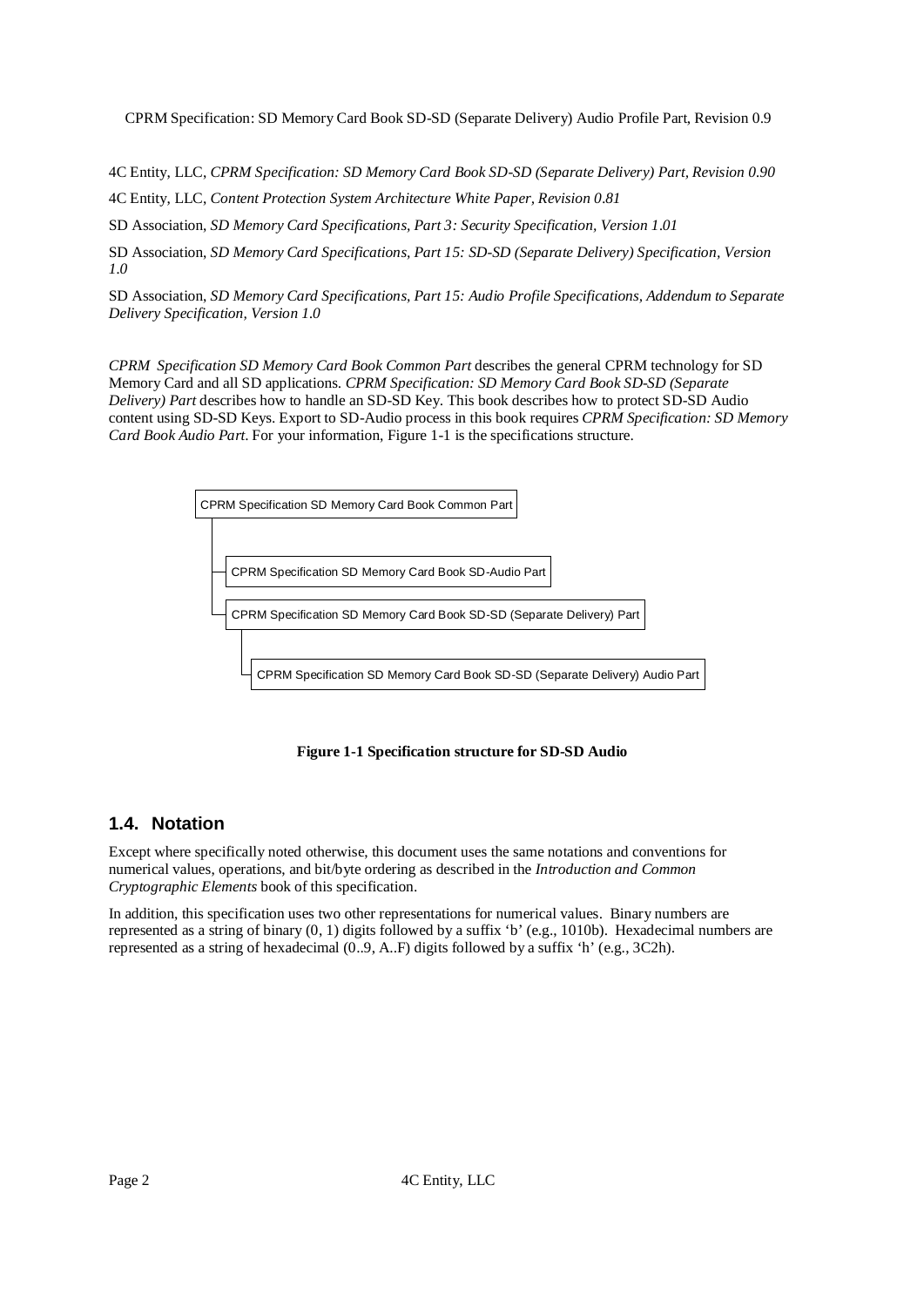## **Chapter 2 Abbreviations and Acronyms**

## **2. Abbreviations and Acronyms**

The following abbreviations and acronyms are used in this document:

| AC             | 4 Companies (IBM, Intel, MEI, and Toshiba)     |
|----------------|------------------------------------------------|
| C-CBC          | Converted Cipher Block Chaining                |
| C <sub>2</sub> | Cryptomeria Cipher                             |
| CKI            | Content Key Information                        |
| <b>CKMG</b>    | Content Key Manager                            |
| <b>CPRM</b>    | <b>Content Protection for Recordable Media</b> |
| <b>ECKUR</b>   | Encrypted Content Key and Usage Rule           |
| ID             | Identifier                                     |
| LLC            | Limited Liability Company                      |
| MKB            | Media Key Block                                |
| SD             | Secure Digital                                 |
| <b>UKURE</b>   | User Key & Usage Rule Entry                    |
| UKURE_SRN      | <b>UKURE Search Number</b>                     |
| <b>UKURMG</b>  | User Key & Usage Rule Manager                  |
| <b>UKURMMG</b> | User Key & Usage Rule Master Manager           |
| UR A           | <b>Usage Rules for Audio</b>                   |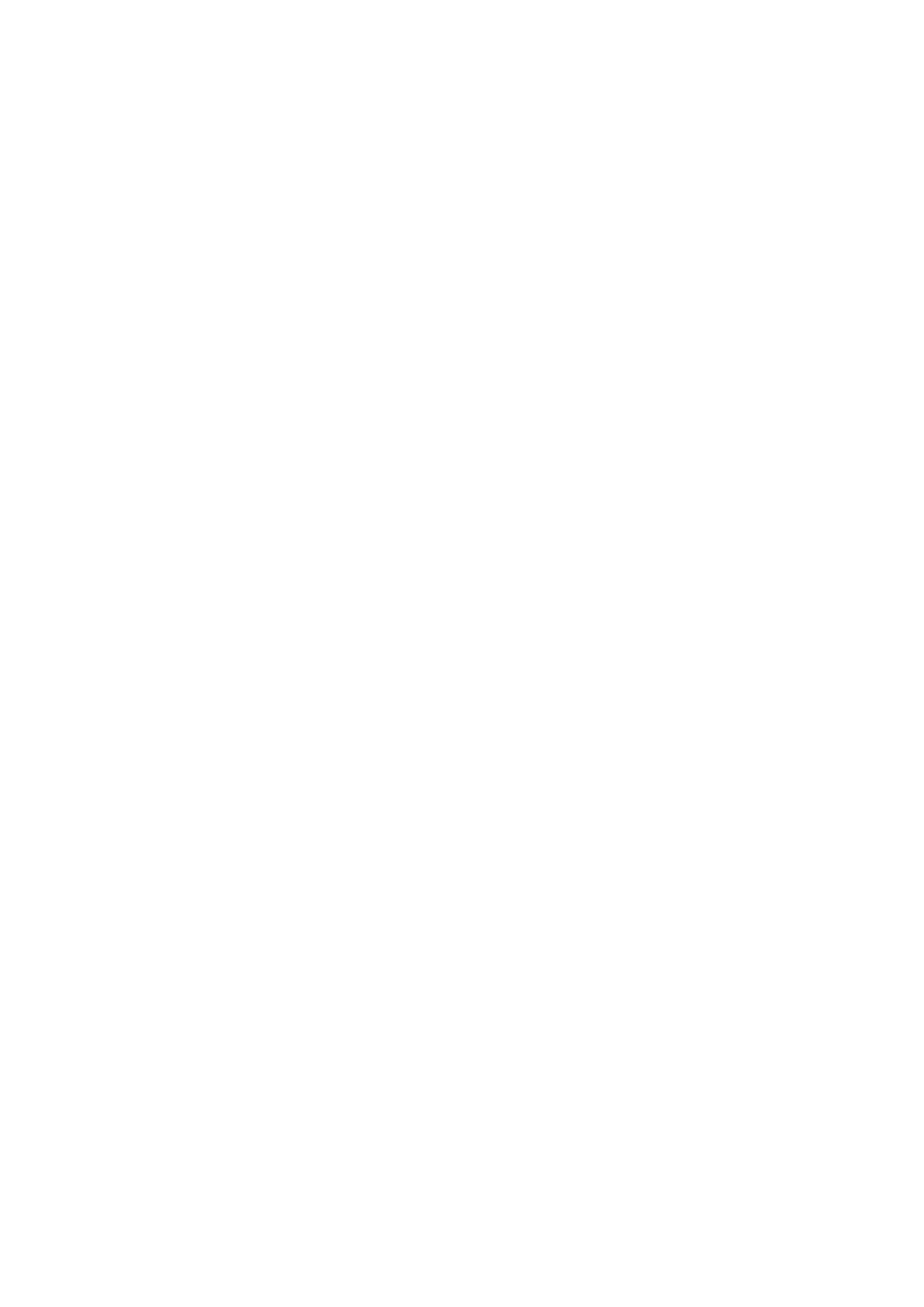## **Chapter 3 CPRM for SD-SD (Separate Delivery) Audio**

## **3. CPRM for SD-SD (Separate Delivery) Audio**

### **3.1. Introduction**

This chapter specifies details for using CPRM to protect SD-SD Audio content and dscribes details on using CPRM to realize some features. Regarding the SD-SD Audio Profile, refer to *SD Memory Card Specifications – Part15 Audio Profile Specifications Addendum to SD-SD Specifications*.

## **3.2. Device Requirements**

Regarding the Device Requirements, refer to Section 3.2 of *SD Memory Card Book Common Part*.

## **3.3. CPRM Components**

Regarding the CPRM Components, refer to Section 3.3 of *SD Memory Card Book Common Part*.

## **3.4. SD-SD Key data format for SD-SD Audio**

This section describes parameters included in Content Key Information and User Key.

### **3.4.1. Usage Rules for Audio**

This section describes Usage Rules for Audio (UR\_A) which defines specific usage rules for Audio Profile. UR\_A is set in Reserved for Profiles in Encrypted Content Key and Usage Rule (ECKUR). Regarding ECKUR, refer to *CPRM Specification SD Memory Card Book SD-SD (Separate Delivery) Part*.

As shown in Table 3-1, UR\_A consists of Trigger Bits for Audio Profile Processes, Current Fields Group for Audio, Initial Fields Group for Audio and Information for Export to SD-Audio. Trigger Bits for Audio Profile Processes is corresponding to UR\_PF\_TRIGGER in Reserved for Profile, Current Fields Group for Audio is corresponding to UR\_PF\_CURRENT, and Initial Fields Group for Audio is corresponding to UR\_PF\_INITIAL respectively.

#### **Table 3-1 Usage Rules for Audio**

(Description order)

| <b>RBP</b> | Field Name      | Contents                                 | Number of bytes |
|------------|-----------------|------------------------------------------|-----------------|
| $\theta$   | UR A TRIGGER    | Trigger Bits for Audio Profile Processes | 1 byte          |
| $1$ to $2$ | UR A CURRENT    | Current Fields Group for Audio           | 2 bytes         |
| $3$ to $4$ | UR A INITIAL    | Initial Fields Group for Audio           | 2 bytes         |
| $5$ to 6   | UR A EXSDA INFO | Information for Export to SD-Audio       | 2 bytes         |
| $7$ to 9   | Reserved        | Reserved                                 | 3 bytes         |
| Total      |                 |                                          | 10 bytes        |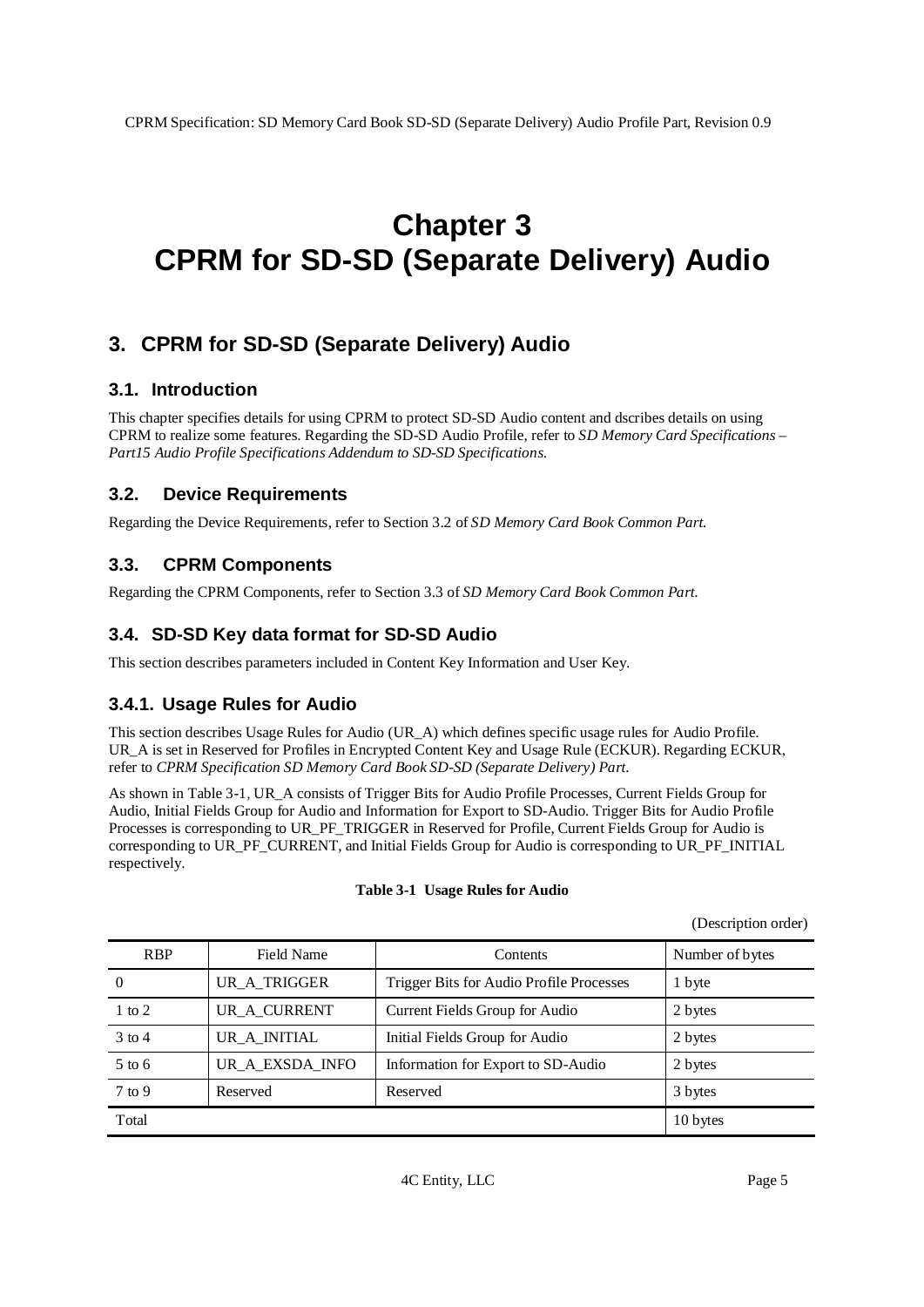#### **(RBP 0) UR\_A\_TRIGGER**

This field describes Trigger Bits for Audio Profile Processes.

| b7                                                       | b <sub>6</sub> | b <sub>5</sub>                                                                                                                                                                                                                                                                                               | b4 | b3                                              | B2 | b1 | b <sub>0</sub> |  |
|----------------------------------------------------------|----------------|--------------------------------------------------------------------------------------------------------------------------------------------------------------------------------------------------------------------------------------------------------------------------------------------------------------|----|-------------------------------------------------|----|----|----------------|--|
|                                                          |                |                                                                                                                                                                                                                                                                                                              |    | <b>Trigger Bits for Audio Profile Processes</b> |    |    |                |  |
| <b>Trigger Bits</b><br>for Audio<br>Profile<br>Processes | $\cdots$       | 00000000b: Accessing devices conforming to this specification can<br>control the processes described in 3.6                                                                                                                                                                                                  |    |                                                 |    |    |                |  |
|                                                          |                | 00000001b~111111111b: Accessing devices conforming to this<br>specification shall not be permitted the processes described in 3.6.                                                                                                                                                                           |    |                                                 |    |    |                |  |
|                                                          |                | Accessing devices conforming to this specification shall always set this<br>value to '00000000b' as appropriate, when writing an encrypted<br>content to an SD Memory Card.                                                                                                                                  |    |                                                 |    |    |                |  |
|                                                          |                | In a future version, the Usage Rules may be expanded, or other<br>information for controlling playback processes may be added.<br>Accessing devices of the future version shall process the new<br>information for controlling processes correctly when this bit is set to<br>the value except '000000000b.' |    |                                                 |    |    |                |  |

#### **(RBP 1 to 2)** UR\_A\_CURRENT

This field describes Current Fields Group for Audio. This filed consists of Current Export to SD-Audio Flag and Current Export to CD Counter.



Current Export to SD-Audio Flag ... 0b: Export to SD-Audio is not permitted.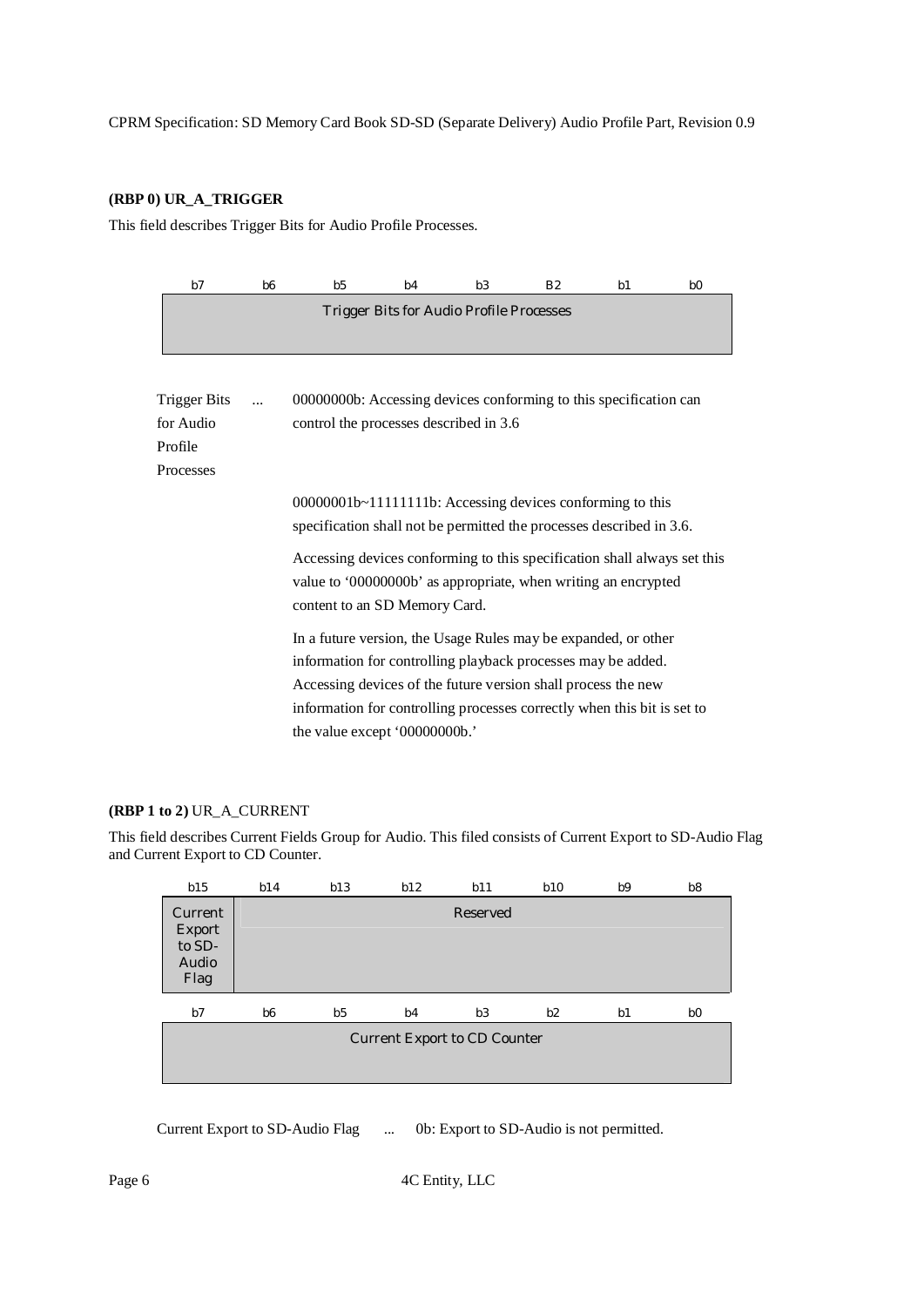1b: Export to SD-Audio is permitted.

| Current Export to CD Counter | 00h: Export to CD is never permitted.               |  |
|------------------------------|-----------------------------------------------------|--|
|                              | 01h~FEh: Export to CD is permitted specified times. |  |
|                              | FFh: Export to CD is permitted unlimited times.     |  |

This field may change when the corresponding content is exported. This field shall not be inherited to a replicated content when copying. For details on how conforming devices shall change this field, refer to the Export process described in this book*.*

#### **(RBP 3 to 4)** UR\_A\_INITIAL

This field describes Initial Fields Group for Audio. This filed consists of Initial Export to SD-Audio Flag and Initial Export Counter.

| b15                                          | b14 | b13 | b12 | b11                                 | b10            | b <sub>9</sub> | b8             |
|----------------------------------------------|-----|-----|-----|-------------------------------------|----------------|----------------|----------------|
| Initial<br>Export<br>to SD-<br>Audio<br>Flag |     |     |     | Reserved                            |                |                |                |
| b7                                           | b6  | b5  | b4  | b <sub>3</sub>                      | b <sub>2</sub> | b1             | b <sub>0</sub> |
|                                              |     |     |     | <b>Initial Export to CD Counter</b> |                |                |                |
|                                              |     |     |     |                                     |                |                |                |

| Initial Export to SD-Audio Flag | $\ddotsc$ | 0b: Export to SD-Audio is not permitted.                                                     |
|---------------------------------|-----------|----------------------------------------------------------------------------------------------|
|                                 |           | 1b: Export to SD-Audio is permitted.                                                         |
| Initial Export to CD Counter    | $\ddotsc$ | 00h: Export to CD is never permitted.<br>01h~FEh: Export to CD is permitted specified times. |
|                                 |           | FFh: Export to CD is permitted unlimited times.                                              |

This field is set when the corresponding content is distributed. It never changes even when the content is viewed. This field shall be inherited to a replicated content when copying.

#### **(RBP 5 to 6)** UR\_A\_EXSDA\_INFO

This field describes Information for Export to SD-Audio Processes. This filed consists of Move Control Information and Exported Content Identifier.

b15 b14 b13 b12 b11 b10 b9 b8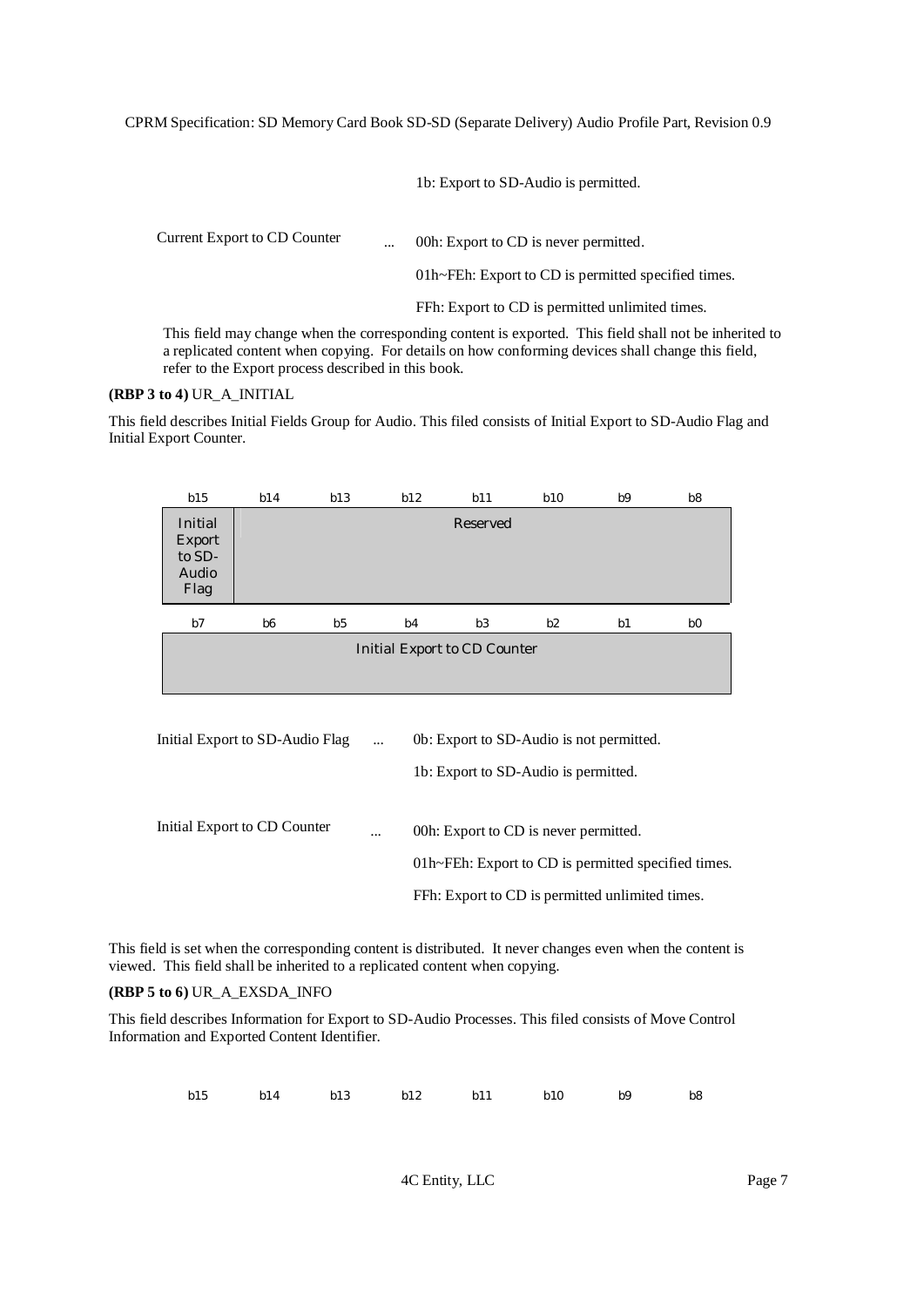| Move Control<br>Information |                                    | Reserved       |    |                                                                                                                                                                                                       |    | <b>Exported Content</b><br>Identifier |                |
|-----------------------------|------------------------------------|----------------|----|-------------------------------------------------------------------------------------------------------------------------------------------------------------------------------------------------------|----|---------------------------------------|----------------|
| b7                          | b6                                 | b <sub>5</sub> | b4 | b3                                                                                                                                                                                                    | h2 | b1                                    | b <sub>0</sub> |
|                             |                                    |                |    | <b>Exported Content Identifier</b>                                                                                                                                                                    |    |                                       |                |
|                             |                                    |                |    |                                                                                                                                                                                                       |    |                                       |                |
|                             | Move Control Information           |                |    | When the content is exported, exporting device<br>shall store the Current Move Control Information<br>in this CKI.                                                                                    |    |                                       |                |
|                             | <b>Exported Content Identifier</b> |                |    | When the content is exported, exporting device<br>shall store the Content ID of the content stored in<br>SD-Audio.<br>When the content is not exported, this field shall<br>be set to '00000000000b'. |    |                                       |                |

### **3.4.2. User Key Type**

SD-SD specification prepares two types of User Key. The type describes whether or not a device executes the Hash Calculation Process described in *CPRM Specification SD Memory Card Book SD-SD (Separate Delivery) Part*. When the value of User Key Type is 0b, all CKIs encrypted with the User Key are handled with the hash calculation in processes described in Section 3.6. On the other hand, when User Key Type is 1b, all content encrypted with the User Key are handled without the hash calculation in processes. Regarding usage rule, content encrypted with the User Key whose type is 1b have some restrictions. Use of dynamic Usage Rules for Audio is prohibited. As shown in Table 3-2, some fields in Usage Rules for Audio are restricted. The device shall not set each field to other than the value on this table.

|  | Table 3-2 Restriction of Usage Rules for Audio |  |  |  |  |
|--|------------------------------------------------|--|--|--|--|
|--|------------------------------------------------|--|--|--|--|

| Field Name                      | Restriction    |
|---------------------------------|----------------|
| Current Export to SD-Audio Flag | 0 <sub>b</sub> |
| Current Export to CD Counter    | 00h or FFh     |

These parameters are not updated once the content key is stored. Note that a device can not securely erase a content key from CKMG file encrypted with User Key whose type is 1b.

### **3.5. Content Encryption and Decryption Format**

SD-SD Audio Profile treats Audio data stream in Audio Unit, Picture data stream in Picture Unit and Text data stream in Text Unit.

Regarding the general principle for Content Encryption and Decryption format, refer to section 3.6 of *CPRM Specification: SD Memory Card Book Common Part.*

In addition, the following sub-section applies.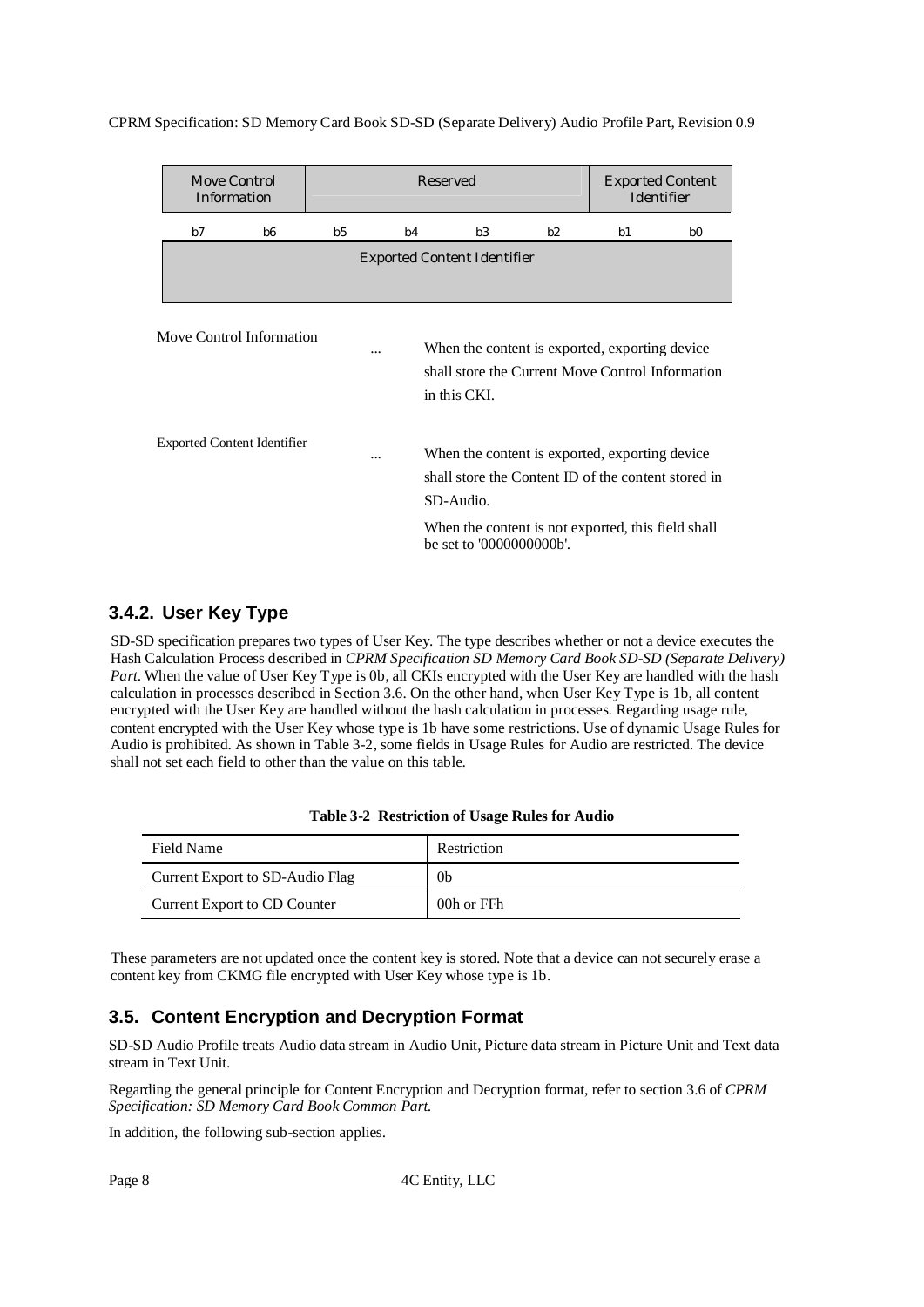## **3.5.1. Audio Unit Encryption**

## **3.5.1.1. AAC Audio Encryption**

SD-SD Audio Profile application treats the AAC data stream. The AAC data stream is encrypted by the Content Key as follows:

· The SD-SD Audio Profile format defines an 8-byte header (AU\_HEAD) for the Audio Unit containing the

AAC data stream. The header (AU\_HEAD) is kept unencrypted.

• The Audio Unit contains AAC data stream in the area of Audio Unit Data (AU\_DATA). Table 3-3 shows the structure of Audio Unit.

| <b>Bit</b><br><b>Byte</b> |                              | 6 | 5 | 4                                                                    | 3 |  |  |  |  |  |  |
|---------------------------|------------------------------|---|---|----------------------------------------------------------------------|---|--|--|--|--|--|--|
|                           |                              |   |   |                                                                      |   |  |  |  |  |  |  |
|                           | <b>Header Part (AU_HEAD)</b> |   |   |                                                                      |   |  |  |  |  |  |  |
|                           |                              |   |   | - This area contains header information for AU_DATA. (Non-encrypted) |   |  |  |  |  |  |  |
|                           |                              |   |   |                                                                      |   |  |  |  |  |  |  |
|                           |                              |   |   |                                                                      |   |  |  |  |  |  |  |
| Q                         |                              |   |   | Data Part (AU_DATA)                                                  |   |  |  |  |  |  |  |
|                           |                              |   |   | - This area contains AAC data stream.                                |   |  |  |  |  |  |  |
|                           |                              |   |   |                                                                      |   |  |  |  |  |  |  |
| $N-1$                     |                              |   |   |                                                                      |   |  |  |  |  |  |  |

**Table 3-3 Audio Unit structure**

- The AAC data stream consists of multiple audio frames.
- Each frame of an AAC data stream is encrypted by the Content Key.
- Each frame consists of a header part (fixed to 7 bytes) and data part (variable size  $N=4~2^{13}$ -1).
- Each frame starts a new C-CBC mode cipher chain.
- · Only the data part is encrypted as follows:

-If the data part is 8 bytes or more  $(N=8\text{--}2^{13}$ -1), the data part is encrypted using C-CBC mode. The last

residual block, if it is less than 8 bytes, is not encrypted

-If the data part is 7 bytes or less (N=4~7), no encryption is performed.

Table 3-4 through Table 3-6 shows the encrypted AAC frame format.

#### **Table 3-4 Encrypted AAC frame format without residual block (N=8\*n)**

| <b>Bit</b><br><b>Byte</b> | 7                           | 6 |  |                       |  |  |  |  |  |  |  |
|---------------------------|-----------------------------|---|--|-----------------------|--|--|--|--|--|--|--|
|                           |                             |   |  |                       |  |  |  |  |  |  |  |
|                           | Header Part (Non-Encrypted) |   |  |                       |  |  |  |  |  |  |  |
|                           |                             |   |  |                       |  |  |  |  |  |  |  |
|                           |                             |   |  |                       |  |  |  |  |  |  |  |
|                           |                             |   |  | Data Part (Encrypted) |  |  |  |  |  |  |  |
|                           |                             |   |  |                       |  |  |  |  |  |  |  |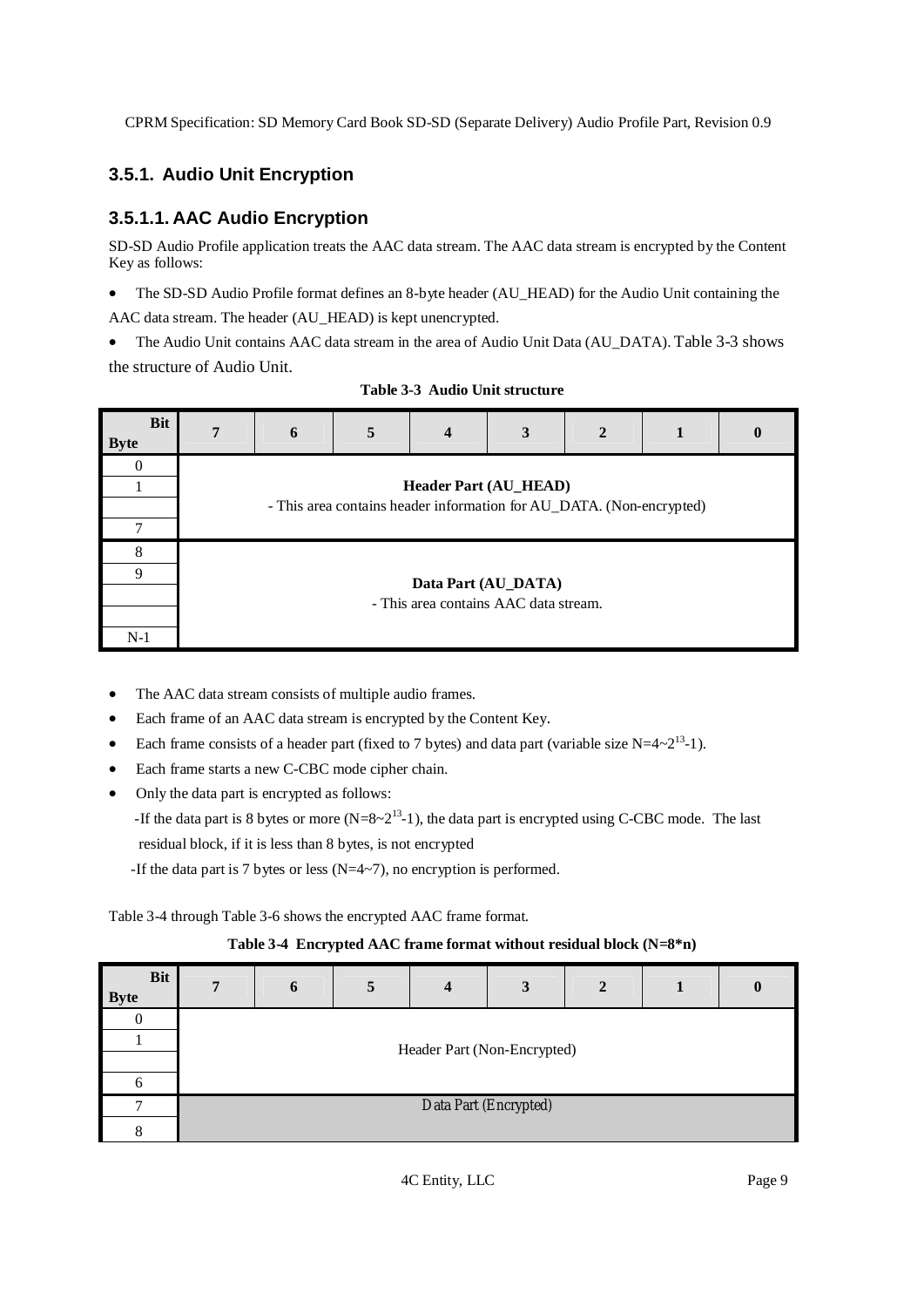| $N+6$ |  |
|-------|--|

**Table 3-5 Encrypted AAC frame format with residual block (N=8\*n+m, m<8)**

| <b>Bit</b><br><b>Byte</b> | $\overline{7}$        | 6                           | 5 | $\overline{\mathbf{4}}$                     | 3 | $\overline{2}$ | 1 | 0 |  |  |  |  |
|---------------------------|-----------------------|-----------------------------|---|---------------------------------------------|---|----------------|---|---|--|--|--|--|
| $\Omega$                  |                       |                             |   |                                             |   |                |   |   |  |  |  |  |
|                           |                       | Header Part (Non-Encrypted) |   |                                             |   |                |   |   |  |  |  |  |
|                           |                       |                             |   |                                             |   |                |   |   |  |  |  |  |
| 6                         |                       |                             |   |                                             |   |                |   |   |  |  |  |  |
| 7                         |                       |                             |   |                                             |   |                |   |   |  |  |  |  |
| 8                         | Data Part (Encrypted) |                             |   |                                             |   |                |   |   |  |  |  |  |
|                           |                       |                             |   |                                             |   |                |   |   |  |  |  |  |
| $8n+6$                    |                       |                             |   |                                             |   |                |   |   |  |  |  |  |
| $8n + 7$                  |                       |                             |   |                                             |   |                |   |   |  |  |  |  |
|                           |                       |                             |   | Residual block of Data Part (Non-Encrypted) |   |                |   |   |  |  |  |  |
| $N+6$                     |                       |                             |   |                                             |   |                |   |   |  |  |  |  |

**Table 3-6 AAC frame format in the case Data Part is less than 8 bytes (N<8)**

| <b>Bit</b><br><b>Byte</b> | 7                           | 6 | 5 | $\overline{\mathbf{4}}$   | 3 | $\overline{2}$ | 1 | $\boldsymbol{0}$ |  |  |  |
|---------------------------|-----------------------------|---|---|---------------------------|---|----------------|---|------------------|--|--|--|
| $\Omega$                  |                             |   |   |                           |   |                |   |                  |  |  |  |
|                           | Header Part (Non-Encrypted) |   |   |                           |   |                |   |                  |  |  |  |
| 6                         |                             |   |   |                           |   |                |   |                  |  |  |  |
| ⇁                         |                             |   |   |                           |   |                |   |                  |  |  |  |
| 8                         |                             |   |   |                           |   |                |   |                  |  |  |  |
|                           |                             |   |   | Data Part (Non-Encrypted) |   |                |   |                  |  |  |  |
|                           |                             |   |   |                           |   |                |   |                  |  |  |  |
| $N+6$                     |                             |   |   |                           |   |                |   |                  |  |  |  |

## **3.5.2. Picture Unit Encryption**

## **3.5.2.1. JPEG Encryption**

SD-SD Audio Profile application treats the JPEG data stream. The JPEG data stream is encrypted by the Content Key as follows:

- The SD-SD Audio Profile format defines an 8-byte header (PU\_HEAD) for the Picture Unit containing the JPEG data. The header (PU\_HEAD) is kept unencrypted.
- The Picture Unit contains JPEG data stream in the area of Picture Data in Picture Unit Data (PU\_DATA). The area of Picture Unit Data (PU\_DATA) except for Picture Data (JPEG data stream) is kept unencrypted. Table 3-7 shows the structure of Picture Unit.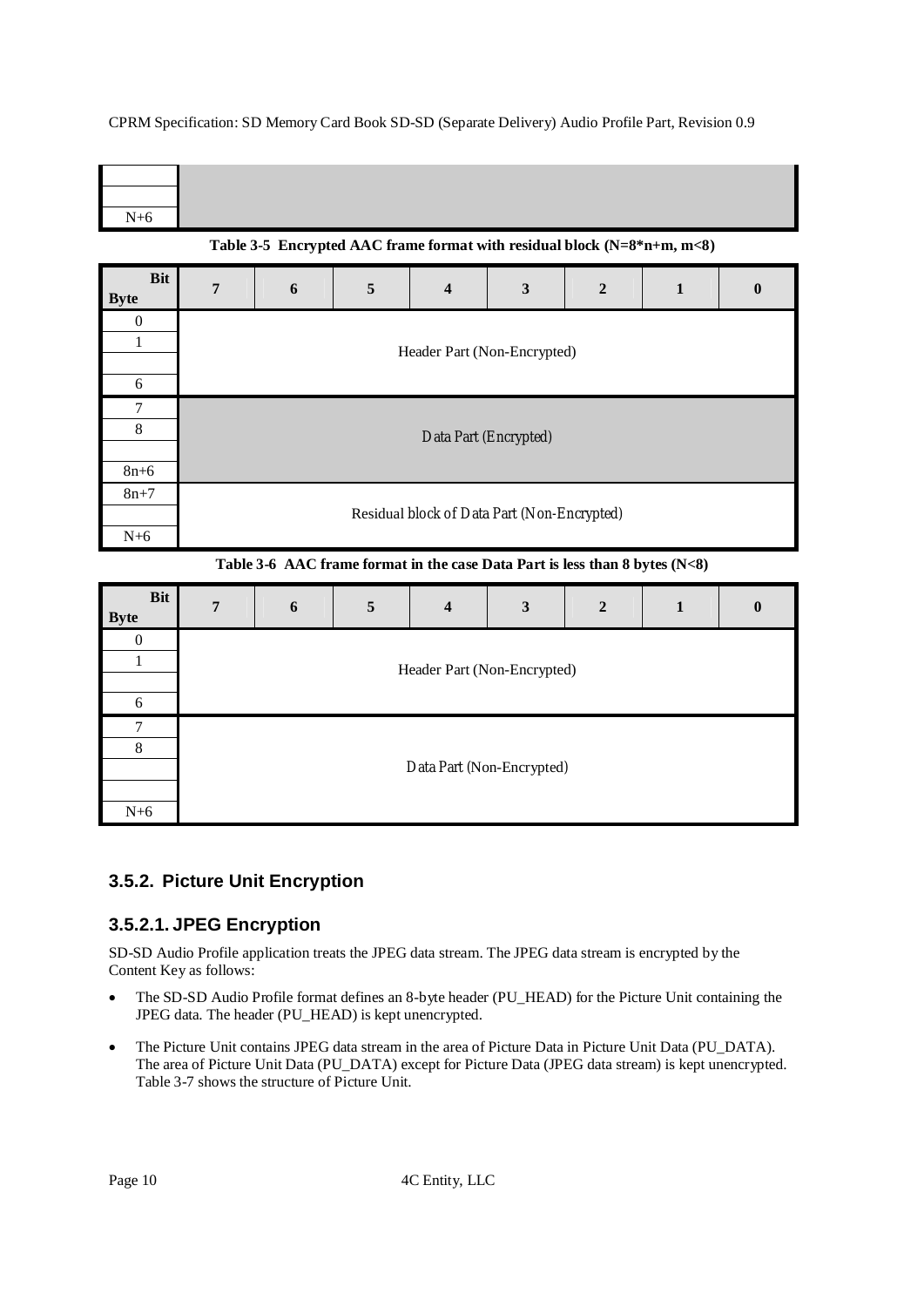| <b>Bit</b><br><b>Byte</b> | 7 | 6                                                                                                    |  |                                        |  |  |  |  |  |  |  |  |
|---------------------------|---|------------------------------------------------------------------------------------------------------|--|----------------------------------------|--|--|--|--|--|--|--|--|
|                           |   | <b>Header Part (PU_HEAD)</b><br>- This area contains header information for PU_DATA (Non-encrypted.) |  |                                        |  |  |  |  |  |  |  |  |
|                           |   |                                                                                                      |  |                                        |  |  |  |  |  |  |  |  |
| $\circ$                   |   |                                                                                                      |  |                                        |  |  |  |  |  |  |  |  |
|                           |   |                                                                                                      |  | Data Part (PU_DATA)                    |  |  |  |  |  |  |  |  |
|                           |   |                                                                                                      |  | - This area contains JPEG data stream. |  |  |  |  |  |  |  |  |
|                           |   |                                                                                                      |  |                                        |  |  |  |  |  |  |  |  |
| $N-1$                     |   |                                                                                                      |  |                                        |  |  |  |  |  |  |  |  |

#### **Table 3-7 Picture Unit structure**

- The Picture Data (JPEG data stream) is encrypted using C2 in C-CBC mode. There is no break in the cipher chaining.
- The data is encrypted as follows:

 -If the data is 8 bytes or more, the data is encrypted using C-CBC mode. The last residual block, if it is less than 8 bytes, is not encrypted

Table 3-8 through Table 3-9 shows the encrypted JPEG format.

| <b>Bit</b><br><b>Byte</b> | 7                        | 6 | 5 | $\angle$ | 3 | 2 |  |  |  |  |
|---------------------------|--------------------------|---|---|----------|---|---|--|--|--|--|
|                           |                          |   |   |          |   |   |  |  |  |  |
|                           |                          |   |   |          |   |   |  |  |  |  |
|                           |                          |   |   |          |   |   |  |  |  |  |
|                           | Picture Data (Encrypted) |   |   |          |   |   |  |  |  |  |
|                           |                          |   |   |          |   |   |  |  |  |  |
| $N-1$                     |                          |   |   |          |   |   |  |  |  |  |

#### **Table 3-8 Encrypted JPEG format without residual block (N=8\*n)**

## **Table 3-9 Encrypted JPEG format with residual block (N=8\*n+m, m<8)**

| <b>Bit</b><br><b>Byte</b> | 7                        | 6 |  | 4                                              | 3 | 2 |  |  |  |  |  |
|---------------------------|--------------------------|---|--|------------------------------------------------|---|---|--|--|--|--|--|
|                           |                          |   |  |                                                |   |   |  |  |  |  |  |
|                           |                          |   |  |                                                |   |   |  |  |  |  |  |
|                           | Picture Data (Encrypted) |   |  |                                                |   |   |  |  |  |  |  |
|                           |                          |   |  |                                                |   |   |  |  |  |  |  |
| $8n-1$                    |                          |   |  |                                                |   |   |  |  |  |  |  |
| 8n                        |                          |   |  | Residual block of Picture Data (Non-Encrypted) |   |   |  |  |  |  |  |
|                           |                          |   |  |                                                |   |   |  |  |  |  |  |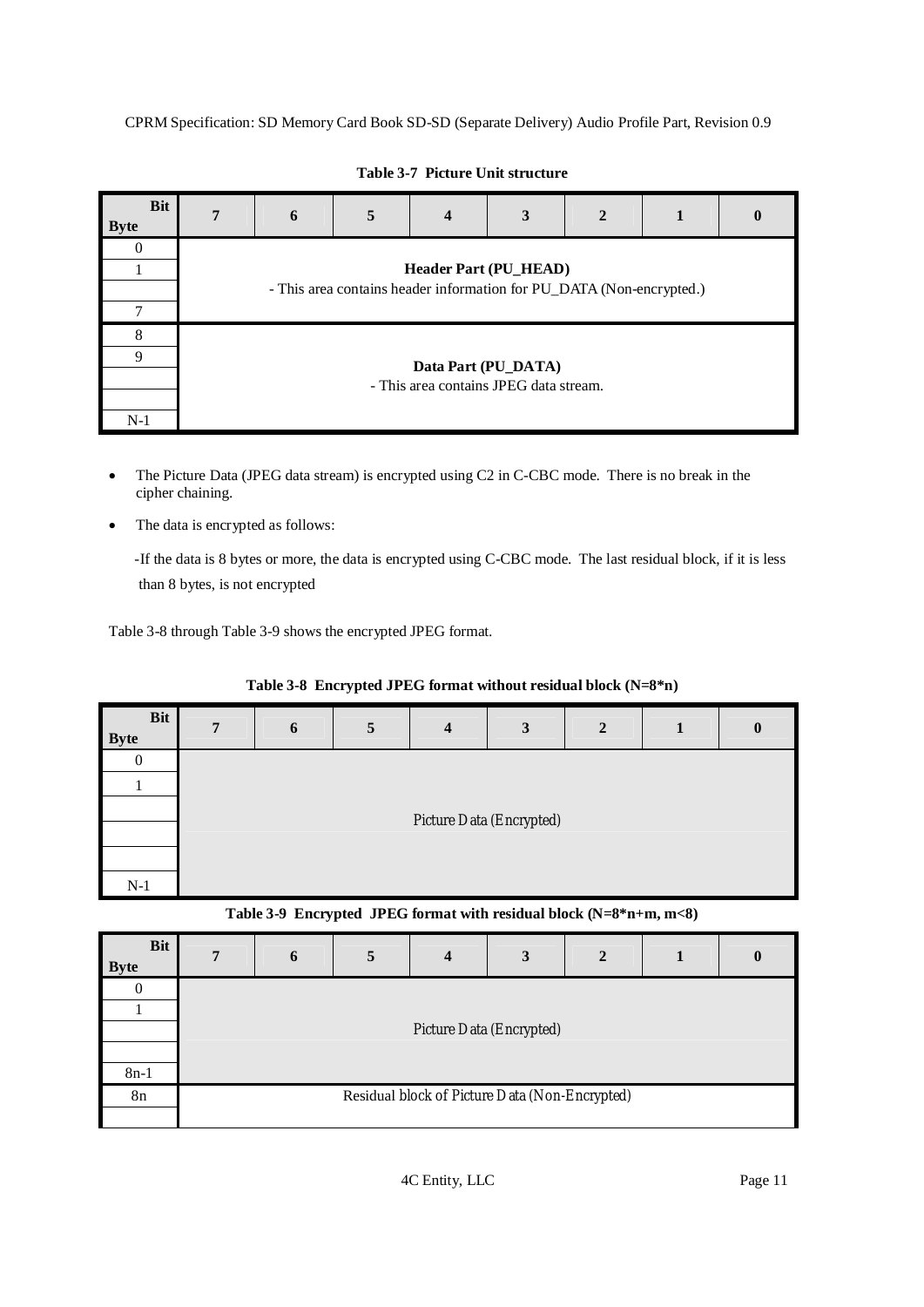N-1

### **3.5.3. Text Unit Encryption**

#### **3.5.3.1. Text Encryption**

SD-SD Audio Profile application treats the Text data stream. The Text data stream is encrypted by the Content Key as follows:

- The SD-SD Audio Profile format defines an 8-byte header (TU\_HEAD) for the Text Unit containing the Text data. The header (TU\_HEAD) is kept unencrypted.
- · The Text Unit contains Text data stream in the area of Text Data in Text Unit Data (TU\_DATA). The area of Text Unit Data (TU\_DATA) except for Text Data (Text data stream) is kept unencrypted. Table 3-10 shows the structure of Text Unit.

| <b>Bit</b><br><b>Byte</b> | 7 | 6 | 5 |                                                                      | 3                   | 2 |  |
|---------------------------|---|---|---|----------------------------------------------------------------------|---------------------|---|--|
|                           |   |   |   |                                                                      |                     |   |  |
|                           |   |   |   | <b>Header Part (TU_HEAD)</b>                                         |                     |   |  |
|                           |   |   |   | - This area contains header information for TU_DATA. (Non-encrypted) |                     |   |  |
|                           |   |   |   |                                                                      |                     |   |  |
| 8                         |   |   |   |                                                                      |                     |   |  |
|                           |   |   |   |                                                                      | Data Part (TU_DATA) |   |  |
|                           |   |   |   | - This area contains Text data stream.                               |                     |   |  |
|                           |   |   |   |                                                                      |                     |   |  |
| $N-1$                     |   |   |   |                                                                      |                     |   |  |

#### **Table 3-10 Text Unit structure**

- The Text Data (Text data stream) is encrypted using C2 in C-CBC mode. There is no break in the cipher chaining.
- The data is encrypted as follows:
	- -If the data is 8 bytes or more, the data is encrypted using C-CBC mode. The last residual block, if it is less than 8 bytes, is not encrypted
	- -If the data part is 7 bytes or less, no encryption is performed.

Table 3-11 through Table 3-13 shows the encrypted Text format.

| Table 3-11 Encrypted Text data without residual block $(N=8*n)$ |  |  |  |  |
|-----------------------------------------------------------------|--|--|--|--|
|-----------------------------------------------------------------|--|--|--|--|

| <b>Bit</b><br><b>Byte</b> |  |                              |  |  |  |  |  |  |  |
|---------------------------|--|------------------------------|--|--|--|--|--|--|--|
|                           |  | <b>Text Data (Encrypted)</b> |  |  |  |  |  |  |  |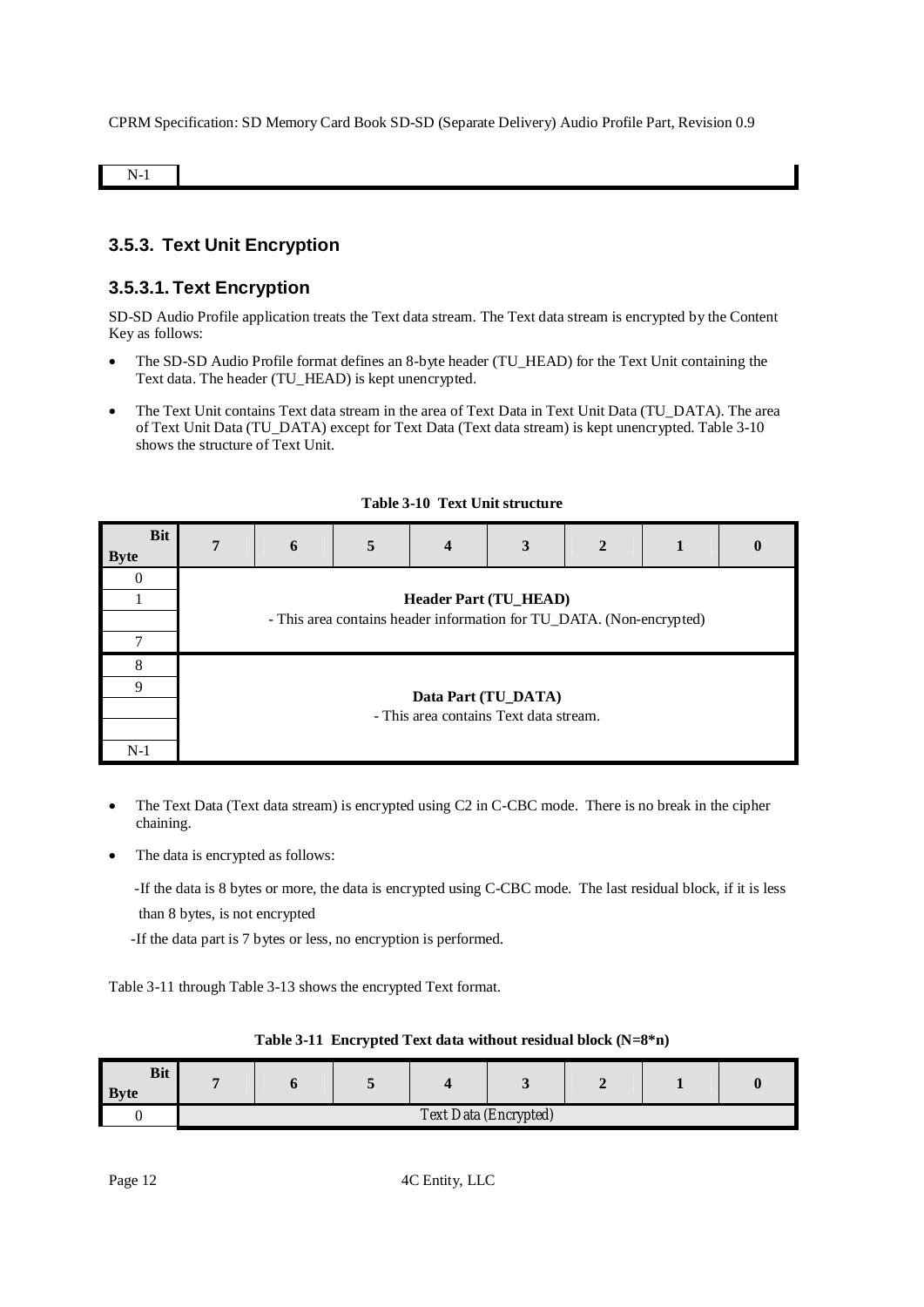| $N-1$ |  |
|-------|--|

#### **Table 3-12 Encrypted Text data with residual block (N=8\*n+m, m<8)**

| <b>Bit</b><br><b>Byte</b> | 7                                           | 6 | 5 | $\overline{\mathbf{4}}$ | 3 | 2 | 1 | $\boldsymbol{0}$ |  |  |
|---------------------------|---------------------------------------------|---|---|-------------------------|---|---|---|------------------|--|--|
| 0                         | <b>Text Data (Encrypted)</b>                |   |   |                         |   |   |   |                  |  |  |
|                           |                                             |   |   |                         |   |   |   |                  |  |  |
|                           |                                             |   |   |                         |   |   |   |                  |  |  |
|                           |                                             |   |   |                         |   |   |   |                  |  |  |
| $8n-1$                    |                                             |   |   |                         |   |   |   |                  |  |  |
| 8n                        | Residual block of Text Data (Non-Encrypted) |   |   |                         |   |   |   |                  |  |  |
|                           |                                             |   |   |                         |   |   |   |                  |  |  |
| $N-1$                     |                                             |   |   |                         |   |   |   |                  |  |  |

#### **Table 3-13 Text data in the case Data Part is less than 8 bytes (N<8)**

| <b>Bit</b><br><b>Byte</b> | 7                         | 6 |  | Δ | 3 | $\overline{2}$ |  |  |  |  |
|---------------------------|---------------------------|---|--|---|---|----------------|--|--|--|--|
|                           |                           |   |  |   |   |                |  |  |  |  |
|                           | Text Data (Non-Encrypted) |   |  |   |   |                |  |  |  |  |
|                           |                           |   |  |   |   |                |  |  |  |  |
|                           |                           |   |  |   |   |                |  |  |  |  |
| $N-1$                     |                           |   |  |   |   |                |  |  |  |  |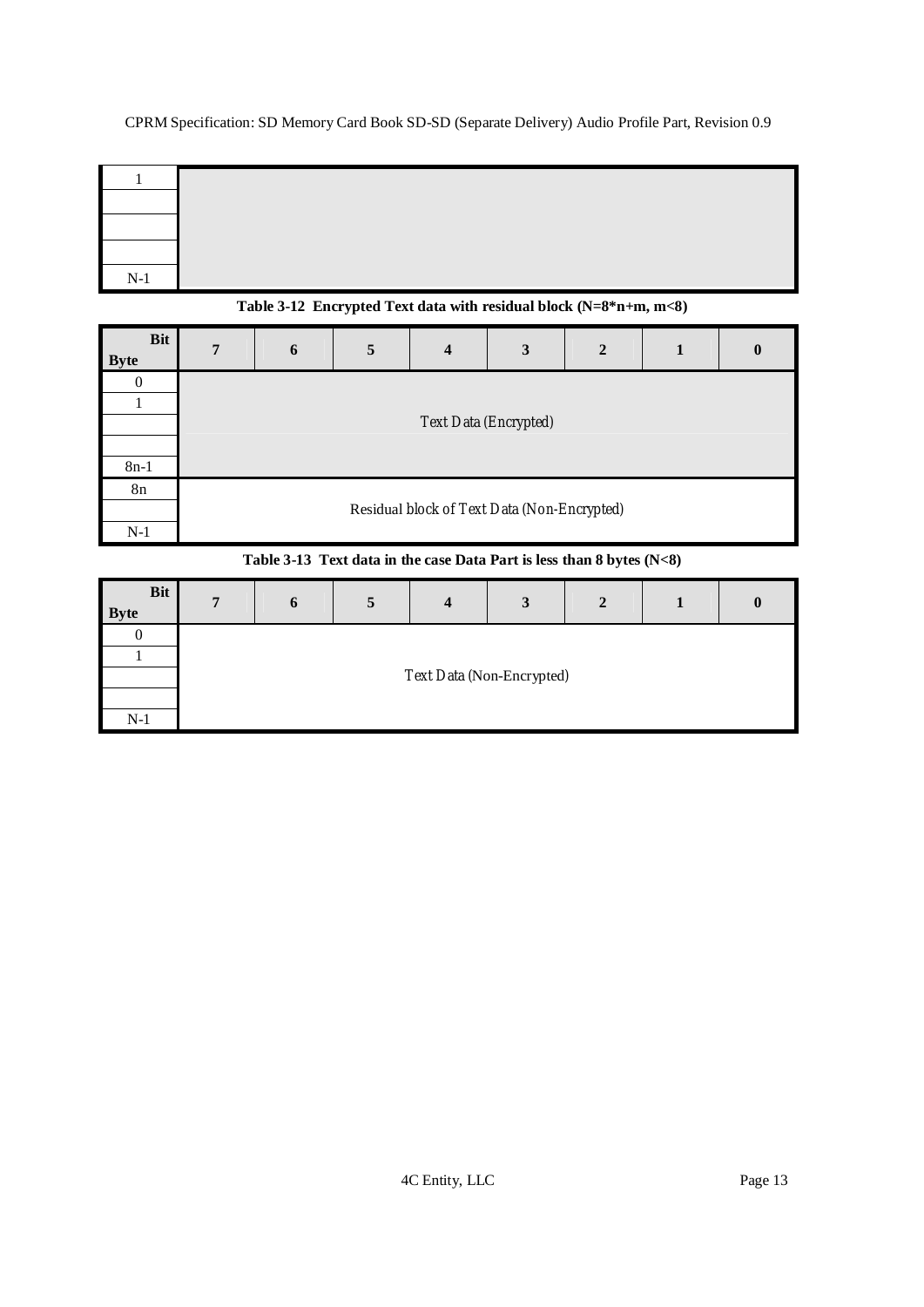#### **3.6. Process Description for Audio Profiles**

This section describes Export to CD, Export to SD-Audio and Reimport from SD-Audio processes.

#### **Export to CD Process**

Specifies how an exporting device starts to export CPRM protected Content to a CD media as CD-Audio content . When the content is allowed to execute this process, a user can make a CD including the content.

#### **Export to SD-Audio Process**

Specifies how an exporting device stores a title key of SD-Audio which is the same as of Content Key on an SD Memory Card. Using this function, a user can playback the content both SD-SD Audio format and SD-Audio format in the SD Memory Card. Note that the SD-SD Audio content shall not be moved (LOCKED) during exporting to SD-Audio because the copied content is made.

#### Reimport from SD-Audio Process

Specifies how a reimporting device erases exported title key of SD-Audio. In this process, the exported SD-Audio content is removed and at the same time the SD-SD content turns into be movable (UNLOCKED) when the SD-SD content is originally movable.

For the sake of readability, some flowcharts are added to processes as an example of process flow. A parenthetic number on a box in flowcharts shows which step an action or bifurcation described inside the box is done in.

In these processes, when a device updates a CKMG file, devices may update two or more CKIs from a CKMG at one process. For example, in deleting process, a device may delete all or selected CKIs in a CKMG at one process.

### **3.6.1. Export to SD-Audio Process**

When the Current Export to SD-Audio flag of an SD-SD Content is 1b, the SD-SD Content is permitted to be stored in the same SD Memory Card as an SD-Audio Content.

(1) Determine the CKMG file and CKI associated with the Content Key to be exported.

The Exporting Device determines the CKMG filename and the CKI.

(2) Read the CKMG file from the SD Memory Card.

The Exporting Device reads the CKMG file from the SD Memory Card and holds it as the temporary CKMG image.

Then, the Exporting Device checks the corresponding CKI Used flag in the temporary CKMG image. If it is equal to '0b,' the process shall be aborted.

Otherwise, the Exporting Device obtains the selected CKI in the temporary CKMG image.

- (3) Determine the UKURMG file and UKURE associated with SD-SD content to be exported.
	- (3.1) Obtain UKURE\_SRN.

The Exporting Device obtains the UKURE\_SRN *s* associated with the SD-SD content to be exported.

(3.2) Determine the UKURMG file and UKURE associated with the SD-SD content to be exported.

The Exporting Device determines the UKURMG filename and the UKURE using the following formula:

 $s = (n - 1) * 250 + m$  (*n*: UKURMG file number, *m*: UKURE number in a UKURMG)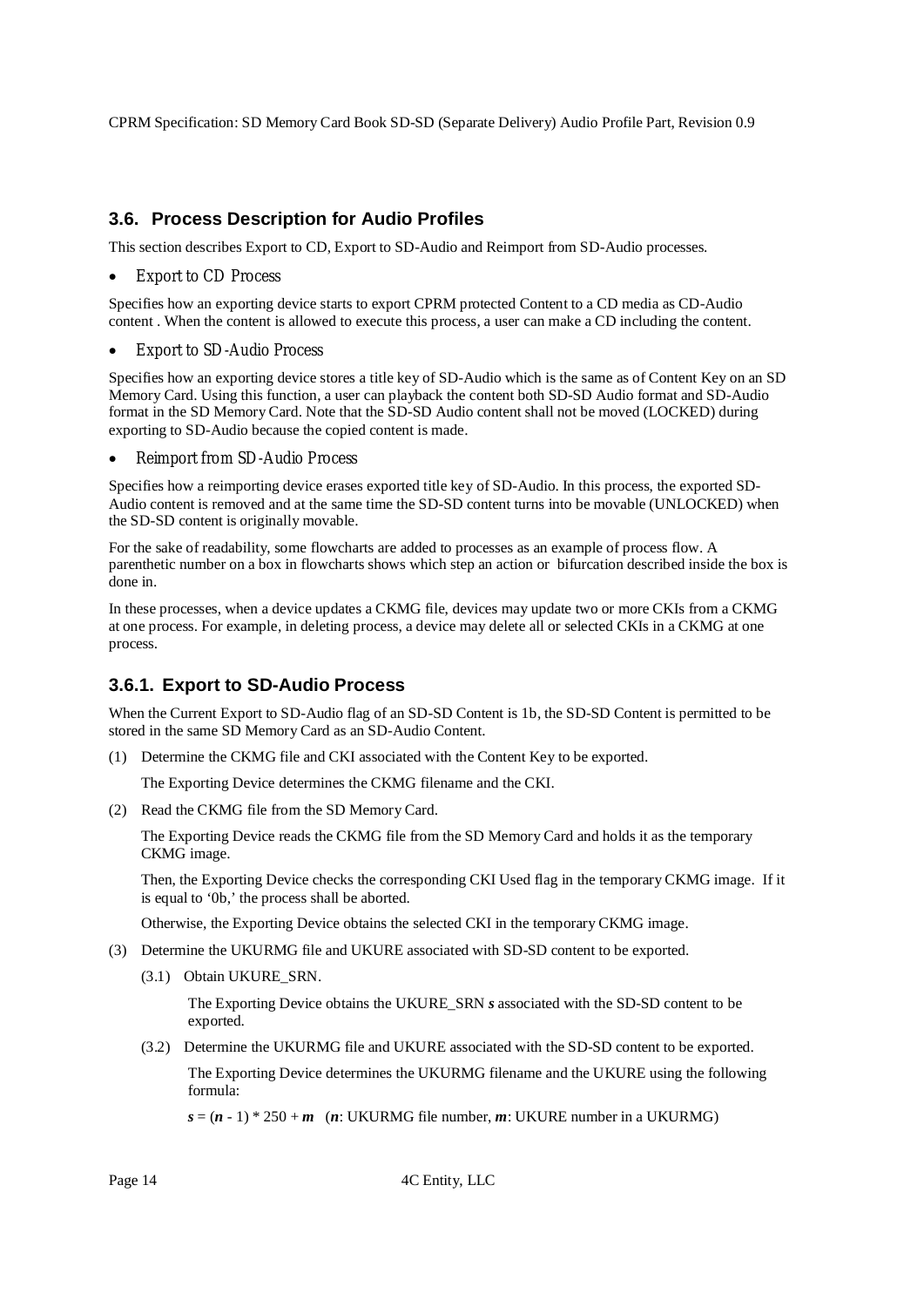$1 \le m \le 250, 1 \le n \le 256$ 

For example, when the UKURE\_SRN is 1020, the UKURMG filename shall be "SDSD0005.KEY" (the fifth UKURMG file) and the UKURE shall be the twentieth entry in the "SDSD0005.KEY."

(4) Read the UKURMG file from the SD Memory Card.

The Exporting Device securely reads the *n*th UKURMG file from the SD Memory Card using Secure Read Process and holds it as the temporary UKURMG image.

Then, The Exporting Device checks the *m*th UKURE Used flag in the temporary UKURMG image. If it is equal to '0b,' the process shall be aborted.

Otherwise, The Exporting Device obtains the *m*th UKURE in the temporary UKURMG image.

(5) Check the UKURE in the temporary UKURMG image (Phase 1).

The Exporting Device decrypts the UKURE using the UKURE Decryption process and securely holds it as the decrypted UKURE image. The Exporting Device checks this decrypted UKURE image as follows:

- If the Check Value is not '0123456789ABCDEFh,' the process shall be aborted.
- If the Trigger Bits is not equal to '00h,' the process shall be aborted.

If the User Key Type in the UKURE is equal to '0b', the Exporting Device checks the Hash Value in UKURE. If the stored Hash Value in UKURE is not equal to the calculated value from the temporary CKMG image using Hash Calculation Process, the device shall execute CKMG Recovery Process described in *CPRM Specification SD Memory Card Book SD-SD (Separate Delivery) Part*.

- If the User Key Type in the UKURE is equal to '1b', the process shall be aborted.
- (6) Check the CKI in the temporary CKMG image.

The Exporting Device decrypts the CKI using the CKI Decryption process and securely holds it as the decrypted CKI image. The Exporting Device checks this decrypted CKI image as follows:

• If the Check Value is not '0123456789ABCDEFh,' the process shall be aborted.

• If the Trigger Bits for Audio Profile Processes is not equal to '00h,' the process shall be aborted.

- If Current Exporting to SD-Audio Flag is equal to '0b,' then the process shall be aborted.
- · If Exported Content Identifier is not equal to '0000000000b,' the process shall be aborted.
- (7) Obtain the Content ID for SD-Audio.

The Exporting Device shall execute the step (1) and (2) of Recording Process described in section 3.8.1, *CPRM SD Memory Card book SD-AudioPart*. In this Recording Process, the title key to be recorded shall be the same value of the content key. The CCI to be recorded shall be set to '11b' (No more copying is permitted.) The content to be recorded as SD-Audio format shall not be recorded as movable. After executing these steps, the Exporting Device obtains the Content ID for SD-Audio. If the Exporting Device can not obtain the Content ID for SD-Audio, then the process shall be aborted.

(8) Update the CKI in the temporary CKMG image.

The Exporting Device updates the CKI in the temporary CKMG image as follows:

- The Exported Content Identifier is set to the obtained Content ID for SD-Audio.
- · The Move Control Information field is set to the same value as that of the Current Move Control Information field.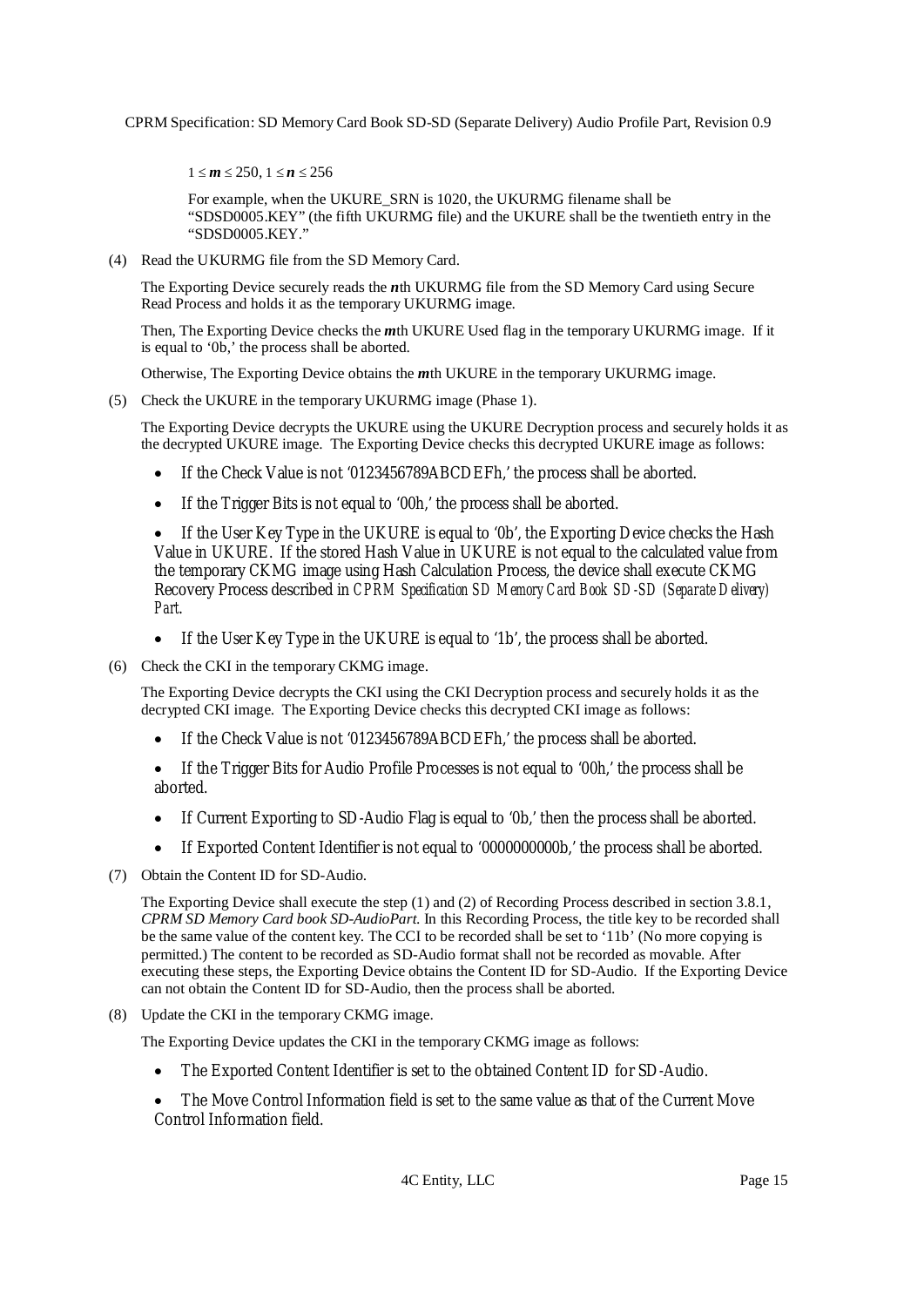#### The Current Move Control Information field is set to '00b.'

After all the fields in the CKI are set as above, the Exporting Device encrypts the CKI in the temporary CKMG image using the CKI Encryption process.

(9) Update the temporary UKURMG image.

The Exporting Device updates the UKURE in the temporary UKURMG image. The Hash Value in the UKURE is set to the value that is calculated for the temporary CKMG image using Hash Calculation Process. Then the Exporting Device encrypts the UKURE in the temporary UKURMG image using the UKURE Encryption process.

(10) Write the temporary UKURMG and CKMG images to the SD Memory Card.

The Exporting Device securely writes the updated temporary UKURMG and CKMG images as the updated UKURMG and CKMG files to the SD Memory Card using the CKMG Update Process in described in *CPRM Specification SD Memory Card Book SD-SD (Separate Delivery) Part*. Then the Exporting Device securely reads the updated UKURMG file from the SD Memory Card using the Secure Read Process and verifies that the update of the *m*th UKURE in the UKURMG file has completed successfully.

If the verification of the UKURMG file fails, the Exporting Device shall abort this process.

(11) Start to Export to SD-Audio

The Exporting Device exports the Content Key into the Title Key, and then executes the remained Recording Process step (3) described in *CPRM SD Memory Card book SD-Audio Part*.



**Figure 3-1 Flowchart of Export to SD-Audio Process**

### **3.6.2. Reimport from SD-Audio Process**

The Reimporting Device securely holds the Content ID for SD-Audio of the Title Key to be reimported.

(1) Determine the CKMG file and CKI associated with the Content Key to be reimported.

The Reimporting Device determines the CKMG filename and the CKI.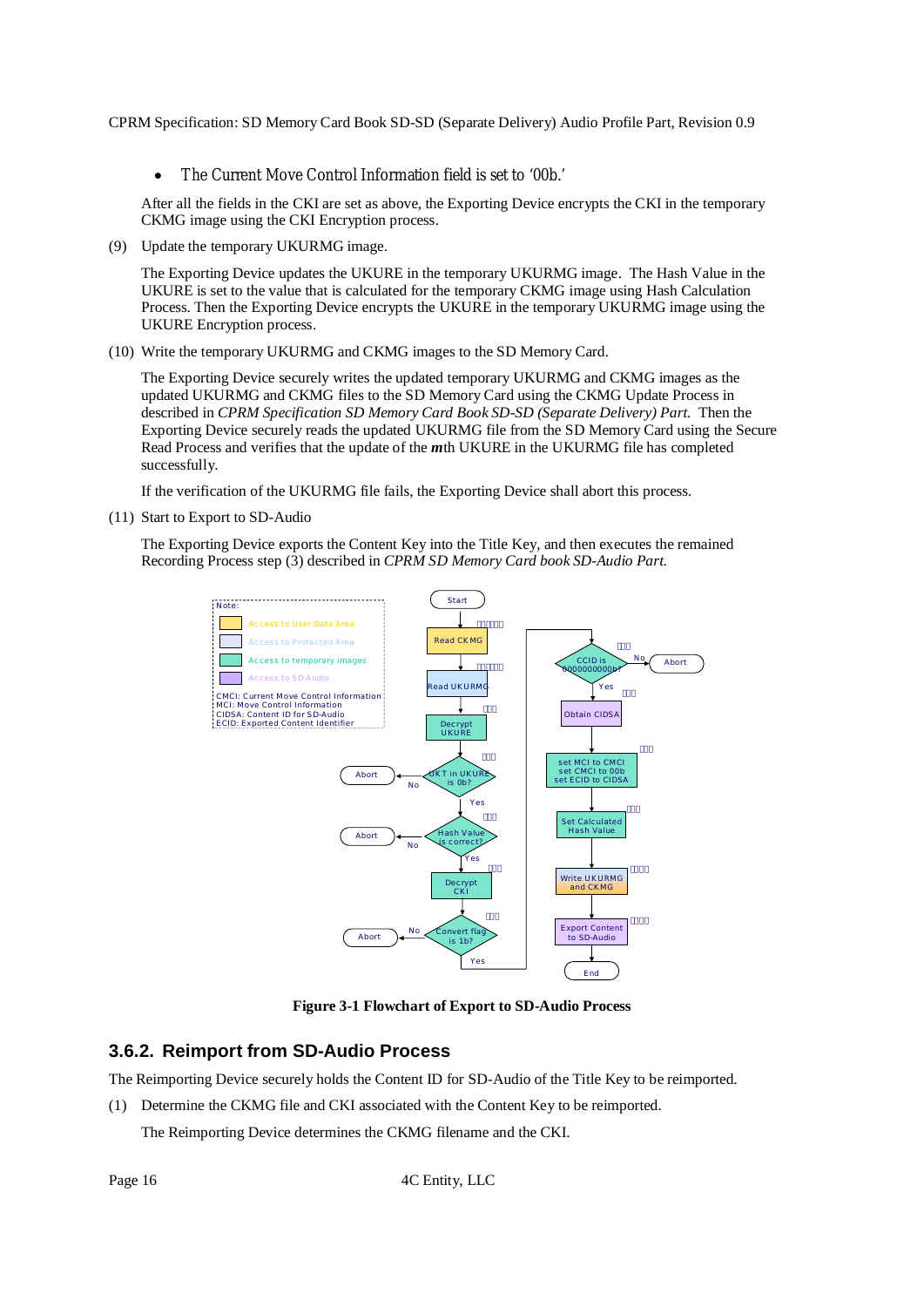(2) Read the CKMG file from the SD Memory Card.

The Reimporting Device reads the CKMG file from the SD Memory Card and holds it as the temporary CKMG image.

Then, the Reimporting Device checks the corresponding CKI Used flag in the temporary CKMG image. If it is equal to '0b,' the process shall be aborted.

Otherwise, the Reimporting Device obtains the selected CKI in the temporary CKMG image.

- (3) Determine the UKURMG file and UKURE associated with SD-SD content to be reimported.
	- (3.1) Obtain UKURE\_SRN.

The Reimporting Device obtains the UKURE\_SRN *s* associated with the SD-SD content to be reimported.

(3.2) Determine the UKURMG file and UKURE associated with the SD-SD content to be reimported.

The Reimporting Device determines the UKURMG filename and the UKURE using the following formula:

 $s = (n - 1) * 250 + m$  (*n*: UKURMG file number, *m*: UKURE number in a UKURMG)

 $1 \le m \le 250, 1 \le n \le 256$ 

For example, when the UKURE\_SRN is 1020, the UKURMG filename shall be "SDSD0005.KEY" (the fifth UKURMG file) and the UKURE shall be the twentieth entry in the "SDSD0005.KEY."

(4) Read the UKURMG file from the SD Memory Card.

The Reimporting Device securely reads the *n*th UKURMG file from the SD Memory Card using Secure Read Process and holds it as the temporary UKURMG image.

Then, The Reimporting Device checks the *m*th UKURE Used flag in the temporary UKURMG image. If it is equal to '0b,' the process shall be aborted.

Otherwise, The Reimporting Device obtains the *m*th UKURE in the temporary UKURMG image.

(5) Check the UKURE in the temporary UKURMG image.

The Reimporting Device decrypts the UKURE using the UKURE Decryption process and securely holds it as the decrypted UKURE image. The Reimporting Device checks this decrypted UKURE image as follows:

- If the Check Value is not '0123456789ABCDEFh,' the process shall be aborted.
- If the Trigger Bits is not equal to '00h,' the process shall be aborted.

If the User Key Type in the UKURE is equal to '0b', the Reimporting Device checks the Hash Value in UKURE. If the stored Hash Value in UKURE is not equal to the calculated value from the temporary CKMG image using Hash Calculation Process, the device shall execute CKMG Recovery Process described in *CPRM Specification SD Memory Card Book SD-SD (Separate Delivery) Part*.

- If the User Key Type in the UKURE is equal to '1b', the process shall be aborted.
- (6) Check the CKI in the temporary CKMG image.

The Reimporting Device decrypts the CKI using the CKI Decryption process and securely holds it as the decrypted CKI image. The Reimporting Device checks this decrypted CKI image as follows:

• If the Check Value is not '0123456789ABCDEFh,' the process shall be aborted.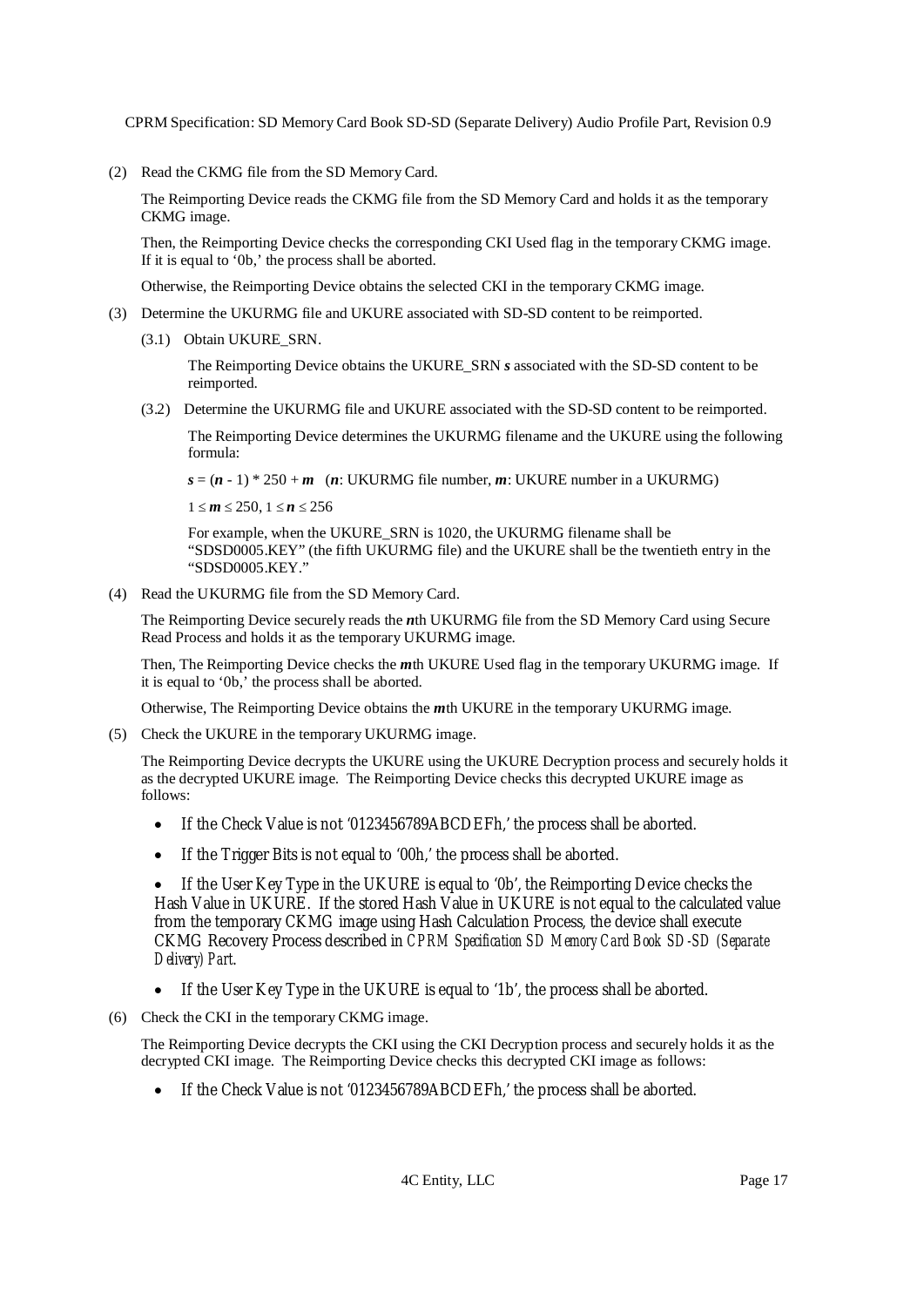· If the Trigger Bits for Audio Profile Processes is not equal to '00h,' the process shall be aborted.

- If Current Export to SD-Audio Flag is equal to '0b,' then the process shall be aborted.
- · If Exported Content Identifier is equal to '0000000000b,' the process shall be aborted.
- (7) Check the Title Key to be reimported.

The Reimporting Device checks the validity of the Title Key to be reimported as follows:

The Exported Content Identifier in CKI associated with the Content Key to be reimported is not equal to the Content ID for SD-Audio of the Title Key to be reimported, the process shall be aborted.

The Content Key to be reimported is not equal to the value of the Title Key to be reimported. the process shall be aborted.

(8) Update the CKI in the temporary CKMG image.

The Reimporting Device updates the CKI in the temporary CKMG image as follows:

- · The Exported Content Identifier is set to '0000000000b.'
- The Current Move Control Information field is set to the same value as that of the Move Control Information field.

After all the fields in the CKI are set as above, the Reimporting Device encrypts the CKI in the temporary CKMG image using the CKI Encryption process.

(9) Update the temporary UKURMG image.

The Reimporting Device updates the UKURE in the temporary UKURMG image. The Hash Value in the UKURE is set to the value that is calculated for the temporary CKMG image using Hash Calculation Process. Then the Reimporting Device encrypts the UKURE in the temporary UKURMG image using the UKURE Encryption process.

(10) Delete the TKE in the TKMG file in SD Memory Card.

The Reimporting Device securely overwrites "the value for delete (random number)" to the first 8-bytes encrypted field (from b64 to b127) of TKE (including Title Key) associated with the Title Key to be reimported on the TKMG file, using the Secure Title Key Delete protocol described in *CPRM SD Memory Card book SD-Audio Part.* 

(11) Write the temporary UKURMG and CKMG images to the SD Memory Card.

The Reimporting Device encrypts this decrypted UKURE image using the UKURE Encryption process, and sets the *m*th UKURE in the temporary UKURMG image to the resulting value.

The Reimporting Device securely writes the updated temporary UKURMG and CKMG images as the updated UKURMG and CKMG files to the SD Memory Card using the CKMG Update Process in described in *CPRM Specification SD Memory Card Book SD-SD (Separate Delivery) Part*. Then the Reimporting Device securely reads the updated UKURMG file from the SD Memory Card using the Secure Read Process and verifies that the update of the *m*th UKURE in the UKURMG file has completed successfully.

If the verification of the TKURMG file fails, the Reimporting Device shall abort this process.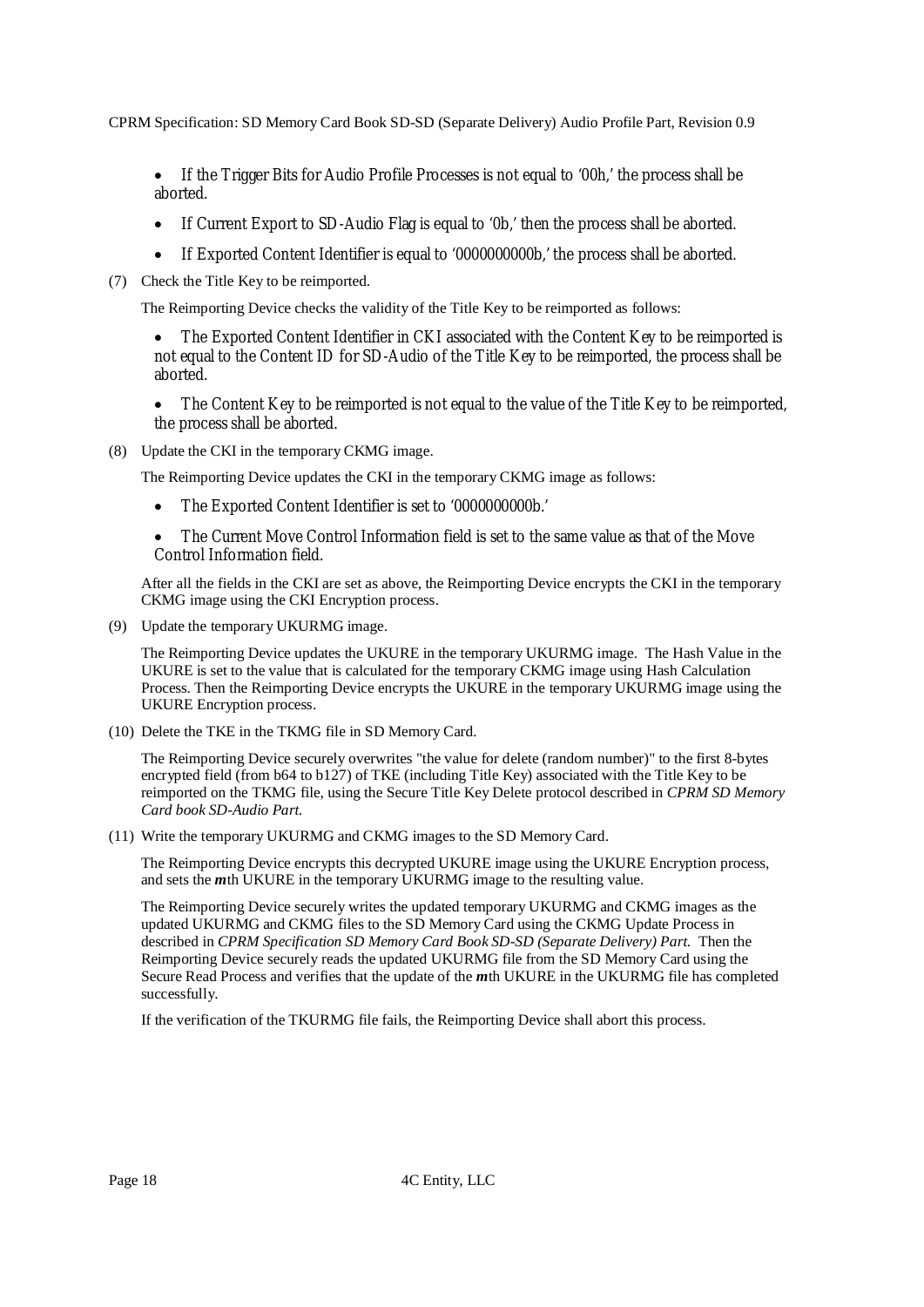

**Figure 3-2 Flowchart of Reimport from SD-Audio Process**

### **3.6.3. Export to CD Process**

(1) Determine the CKMG file and CKI associated with the Content Key to be exported.

The Exporting Device determines the CKMG filename and the CKI.

(2) Read the CKMG file from the SD Memory Card.

The Exporting Device reads the CKMG file from the SD Memory Card and holds it as the temporary CKMG image.

Then, the Exporting Device checks the corresponding CKI Used flag in the temporary CKMG image. If it is equal to '0b,' the process shall be aborted.

Otherwise, the Exporting Device obtains the selected CKI in the temporary CKMG image.

- (3) Determine the UKURMG file and UKURE associated with SD-SD content to be exported.
	- (3.1) Obtain UKURE\_SRN.

The Exporting Device obtains the UKURE\_SRN *s* associated with the SD-SD content to be exported.

(3.2) Determine the UKURMG file and UKURE associated with the SD-SD content to be exported.

The Exporting Device determines the UKURMG filename and the UKURE using the following formula:

 $s = (n - 1) * 250 + m$  (*n*: UKURMG file number, *m*: UKURE number in a UKURMG)

 $1 \le m \le 250, 1 \le n \le 256$ 

For example, when the UKURE\_SRN is 1020, the UKURMG filename shall be "SDSD0005.KEY" (the fifth UKURMG file) and the UKURE shall be the twentieth entry in the "SDSD0005.KEY."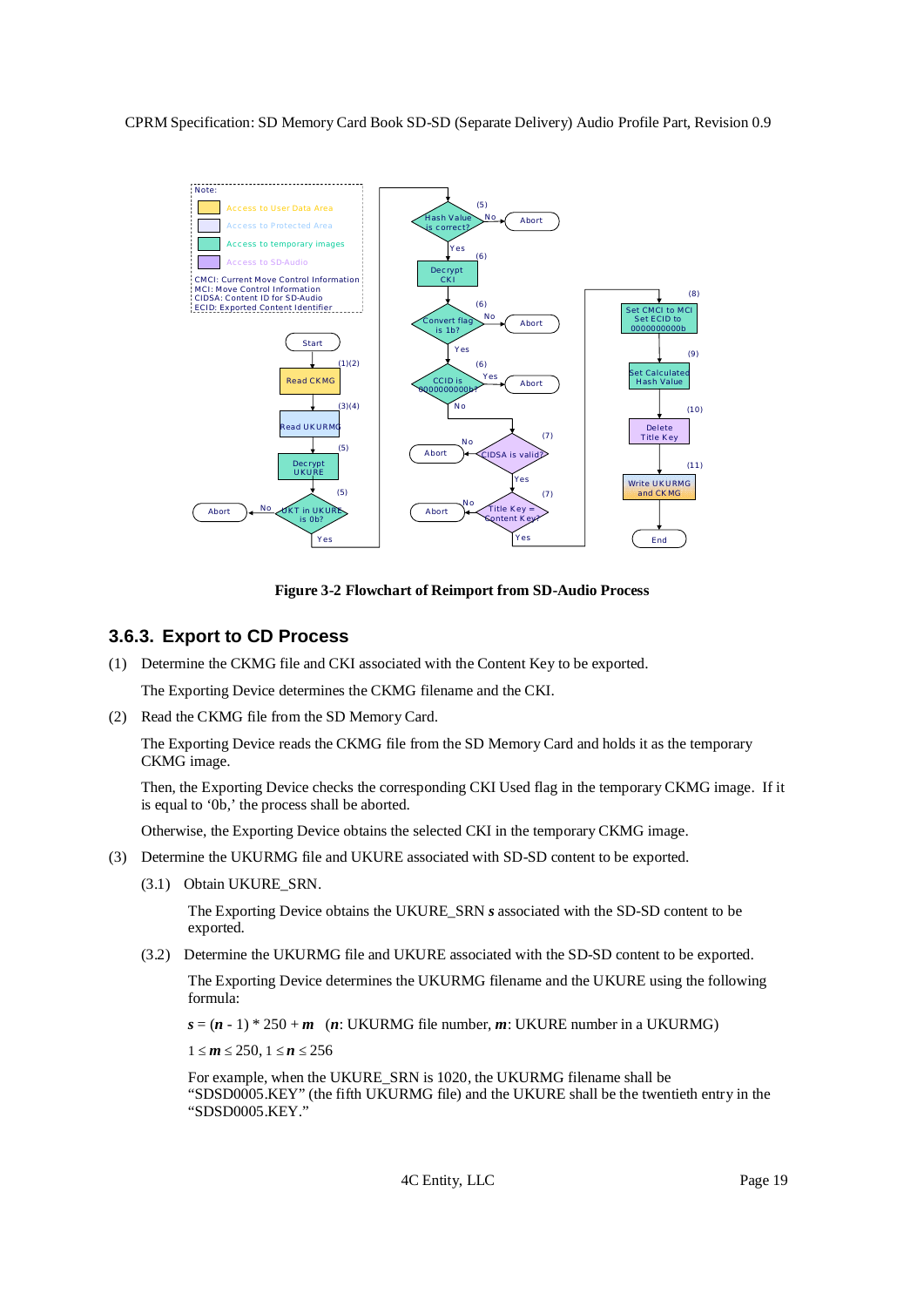(4) Read the UKURMG file from the SD Memory Card.

The Exporting Device securely reads the *n*th UKURMG file from the SD Memory Card using Secure Read Process and holds it as the temporary UKURMG image.

Then, The Exporting Device checks the *m*th UKURE Used flag in the temporary UKURMG image. If it is equal to '0b,' the process shall be aborted.

Otherwise, The Exporting Device obtains the *m*th UKURE in the temporary UKURMG image.

(5) Check the UKURE in the temporary UKURMG image.

The Exporting Device decrypts the UKURE using the UKURE Decryption process and securely holds it as the decrypted UKURE image. The Recording Device checks this decrypted UKURE image as follows:

- · If the Check Value is not '0123456789ABCDEFh,' the process shall be aborted.
- If the Trigger Bits is not equal to '00h,' the process shall be aborted.

· If the User Key Type in the UKURE is equal to '0b', the Exporting Device checks the Hash Value in UKURE. If the stored Hash Value in UKURE is not equal to the calculated value from the temporary CKMG image using Hash Calculation Process, the device shall execute CKMG Recovery Process described in *CPRM Specification SD Memory Card Book SD-SD (Separate Delivery) Part*.

(6) Check the CKI in the temporary CKMG image.

The Exporting Device decrypts the CKI using the CKI Decryption process and securely holds it as the decrypted CKI image. The Exporting Device checks this decrypted CKI image as follows:

· If the Check Value is not '0123456789ABCDEFh,' the process shall be aborted.

• If the Trigger Bits for Audio Profile Processes is not equal to '00h,' the process shall be aborted.

• If the Current Export to CD Counter is equal to '00h,' then the process shall be aborted.

After all the fields in the CKI are checked as above, the Exporting Device additionally checks this decrypted CKI image. If the Current Export to CD Counter field is equal to 'FFh,' go to step (10).

(7) Update the CKI in the temporary CKMG image.

The Exporting Device updates the CKI in the temporary CKMG image as follows:

#### · The Exporting Device decrements the value of the Current Export to CD Counter of the CKI.

After all the fields in the CKI are updated as above, the Exporting Device encrypts this decrypted CKI image using the CKI Encryption process, and sets the CKI in the temporary CKMG image to the resulting value.

(8) Update the temporary UKURMG image.

The Exporting Device updates the UKURE in the temporary UKURMG image. The Hash Value in the UKURE is set to the value that is calculated for the temporary CKMG image using Hash Calculation Process. Then the Exporting Device encrypts the UKURE in the temporary UKURMG image using the UKURE Encryption process.

(9) Write the temporary UKURMG and CKMG images to the SD Memory Card.

The Exporting Device securely writes the updated temporary UKURMG and CKMG images as the updated UKURMG and CKMG files to the SD Memory Card using the CKMG Update Process in described in *CPRM Specification SD Memory Card Book SD-SD (Separate Delivery) Part*. Then the Exporting Device securely reads the updated UKURMG file from the SD Memory Card using the Secure